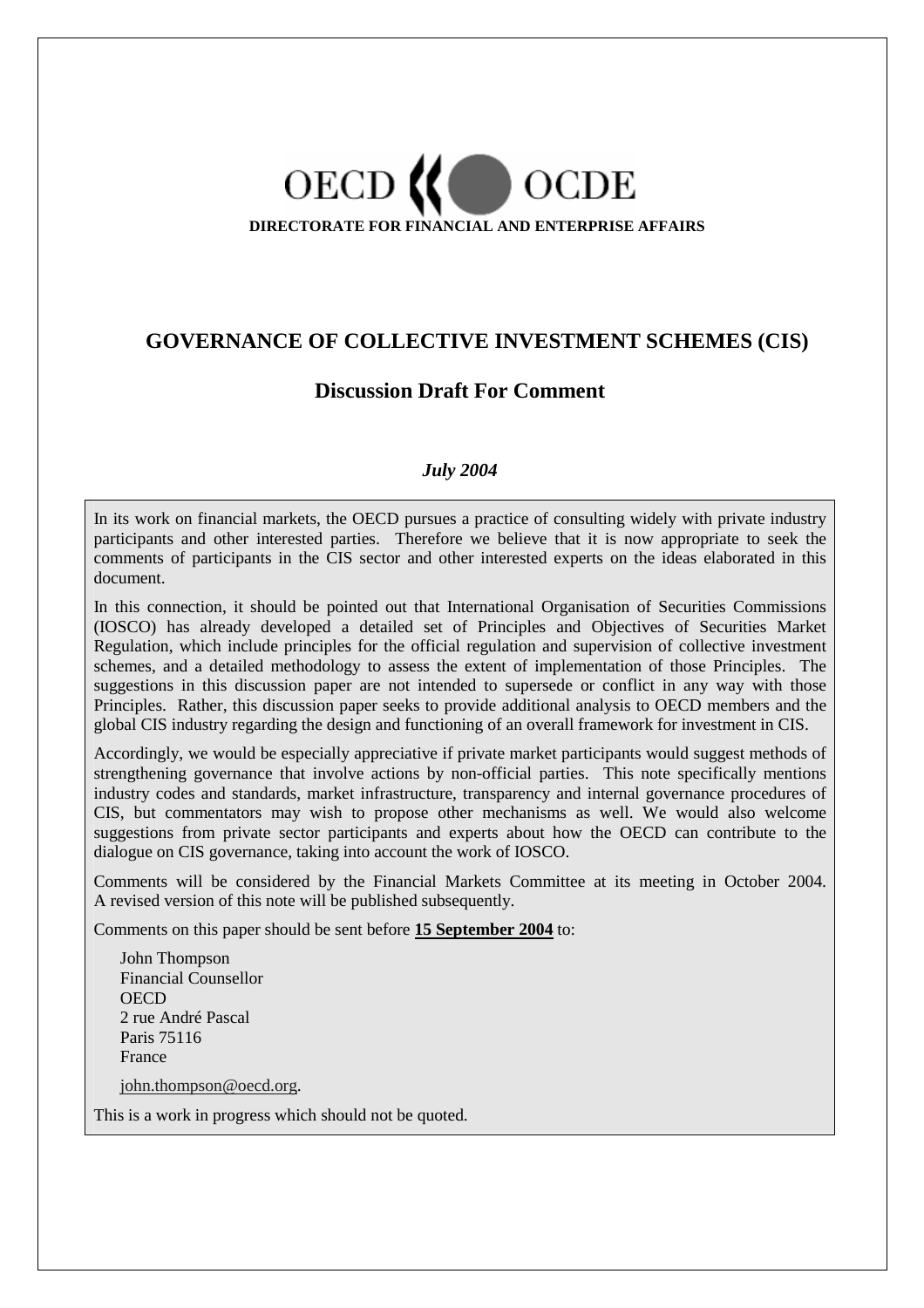### **GOVERNANCE OF COLLECTIVE INVESTMENT SCHEMES**

#### **Introduction**

1. Collective Investment Schemes (CIS) have been one of the most significant developments in financial intermediation during the past few decades. OECD data indicate that CIS assets have been rising sharply as a share of national income and a share of financial assets in most Member countries. In addition to functioning as an effective vehicle for individuals to implement their preferred investment strategies, CIS already play a major role in providing for retirement income. This role is likely to grow in coming years, as increased responsibility is placed on the average citizen, as opposed to governments or companies, in meeting critical needs such as education, retirement and health care. In this context, CIS can be used, either alone or in combination with other forms of institutional savings, such as pension funds and insurance products, to enable individuals to meet their financial planning goals.

2. Overall, the experience of the investing public as well as policy makers has been highly positive. CIS have enabled even fairly small investors to participate in the strong growth of capital markets in the past two decades. CIS make it possible for relatively small investors to obtain diversified investment portfolios with professional management at reasonable cost and to execute a widening range of investment strategies. Consequently, CIS have been instrumental in raising the financial sophistication of the population.

3. At the same time, in the context of the current review of governance in the corporate and financial sectors by the OECD, as well as in response to a number of reported cases where CIS have apparently fallen short in fulfilling their duties to investors, officials concerned with the structure and regulation of financial systems in OECD countries have been increasingly interested in the governance of CIS. Officials concerned with the structure and regulation of financial systems include those in finance ministries and central banks who are concerned with the overall functioning of financial systems as well as officials directly involved in financial market oversight.

4. The concern of officials with the functioning of the CIS sector has several sources. In the first place the efficiency of the financial system, of which the CIS sector is an increasingly important part, has a significant impact on macroeconomic performance as reflected in indicators such as growth, inflation and income distribution. It also affects the ability of the economy to respond flexibly to challenges such as the application of technology to economic problems, structural adjustment and ageing populations. The growth of CIS is one manifestation of the growing reliance on capital markets and on institutional investors, as opposed to on-balance sheet lending by banks, in financial intermediation. Intermediation through the capital market has the potential to promote greater efficiency in the economy, provided that a sound institutional, legal and regulatory framework is in place. Additionally, intermediation though the capital markets can best promote efficiency in the real economy if institutional investors and asset managers can be relied upon to deploy assets on behalf of investors.

5. Secondly, financial officials have a strong concern with financial stability. In this connection, financial markets have been shaken by serious crises in the past two decades. In some cases, crises have resulted in losses of national income, costly official rescues and sizable losses to individuals. Therefore, public policy has a major interest in identifying and measures that enhance systemic stability through transparent markets and well-supervised institutions with sound governance regimes.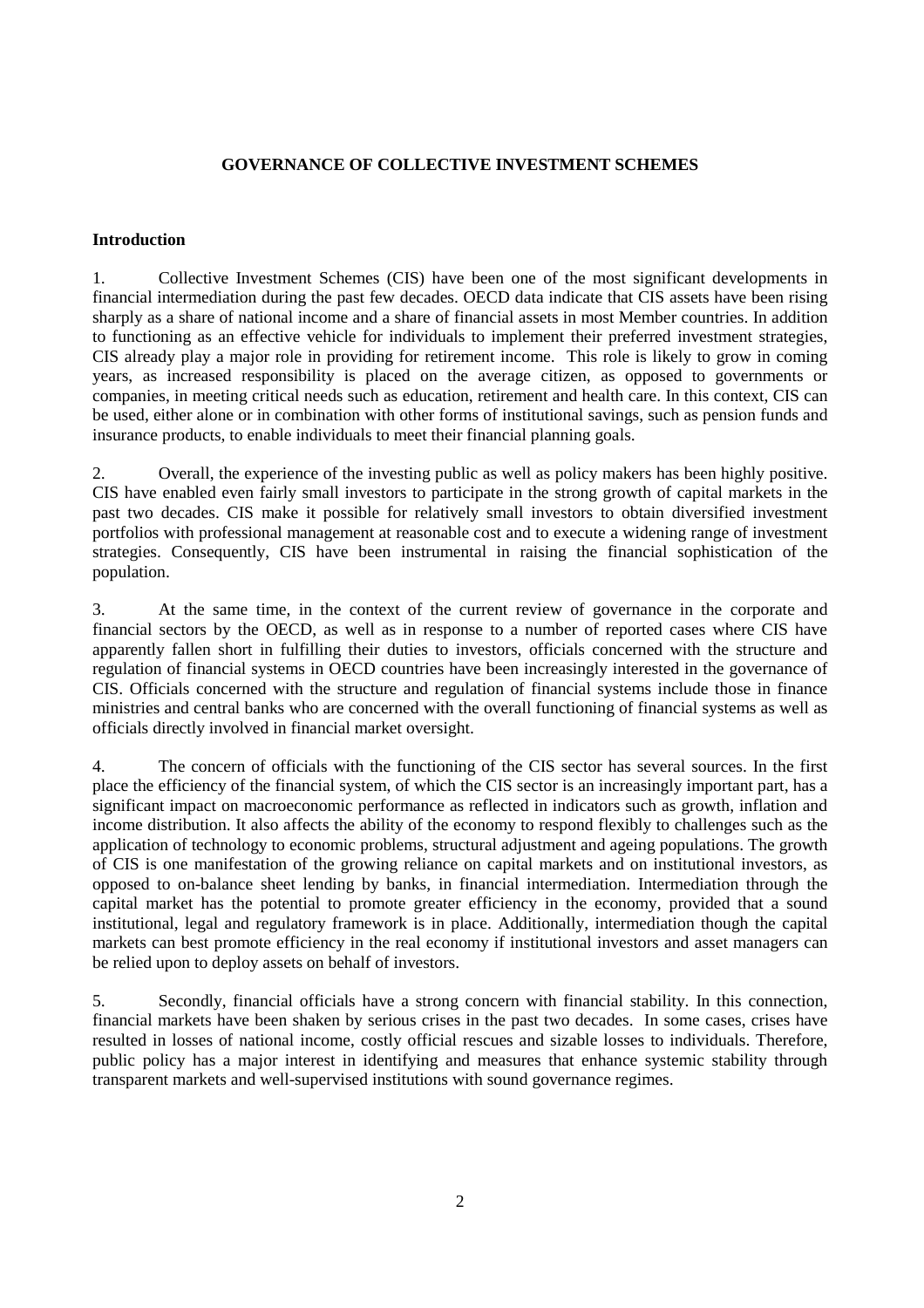6. Finally, investor protection is a major objective of public policy in the financial sector. It is recognised that capital market activity inherently involves risk taking and thus the goal of investor protection is not to prevent investors from incurring losses that occur due to developments in financial markets. Rather, it is to assure that a solid framework exists in which risk is voluntarily assumed under fair and transparent conditions.

7. The concept underlying CIS is simple. CIS are a form of institutional investment through which individuals pool their funds and hire professionals to manage their investments, with each investor entitled to a proportional share of the net benefits of ownership of the underlying assets. Whatever its legal form, a CIS generally consists of: 1) a pooling of resources to gain sufficient size for portfolio diversification and cost-efficient operation and 2) professional portfolio management to execute an investment strategy. In its broadest sense the operation of a CIS can be conceived of a set of arrangements through which a CIS operator, inside an established legal, regulatory and market framework, offers the public a vehicle embodying a specified investment mandate communicates essential facts about the CIS to investors and implements the investment strategy on an ongoing basis. In most cases, the CIS also contains a set of legal, institutional and market-based safeguards to protect the interests of the investor. Somewhat analogously to the task often postulated for the governance regime of an operating company, the governance regime of a CIS is designed to align the interests of the CIS with those of its investors and to provide equitable treatment for those investors.

8. CIS are not exclusively used by small investors. Sophisticated individual investors and institutional investors also use CIS. However, owing to their critical role as an investment instrument for smaller savers and to the widespread applicability in providing for their future needs, it is imperative to have systems that adequately protect the interests of small investors. Additionally, the equitable treatment of various categories of investors is a key objective in constructing a sound system of governance for CIS.

9. The most commonly used vehicle for collective investment is the open-ended CIS in which investors may buy and sell units at net asset value at rather frequent intervals. This Note is specifically meant to apply to open-ended CIS that are marketed to the general public.

10. The CIS sector is characterised by complex agency relationships and asymmetry of information and market power. The management of large amounts of assets that are owned by a dispersed group of investors with incomplete information but are under the control of institutions with considerable power to control flows of information. These asymmetries require transparent and disciplined procedures to ensure equitable treatment of investors.

11. Even the most sophisticated investors tend to concentrate their analytic efforts on the relative performance, risks and costs of CIS as well of the suitability of each CIS for the investor's objectives. Relatively little effort is ever expended on assessing the governance of CIS, except in cases where serious lapses in governance come to light. Indeed, by the nature of the governance process, it would be impractical for the individual investor to assess governance systems of CIS. At the same time, individual investors cannot make informed decisions unless the governance process functions satisfactorily. Consequently, it is incumbent upon public policy, the CIS industry and individual CIS to assure that robust governance structures are constructed and maintained to safeguard the interests of investors and maintain their confidence.

12. This emphasis on the internal governance of the CIS is consistent with the paradigm of modern financial supervision in which the supervisor relies increasingly on the internal governance and risk management procedures of the supervised entity and on market discipline and less on direct controls on the supervised entity. The governance system of all financial institutions is expected 1) to monitor management on behalf of shareholders and stakeholders such as depositors and 2) to ensure that all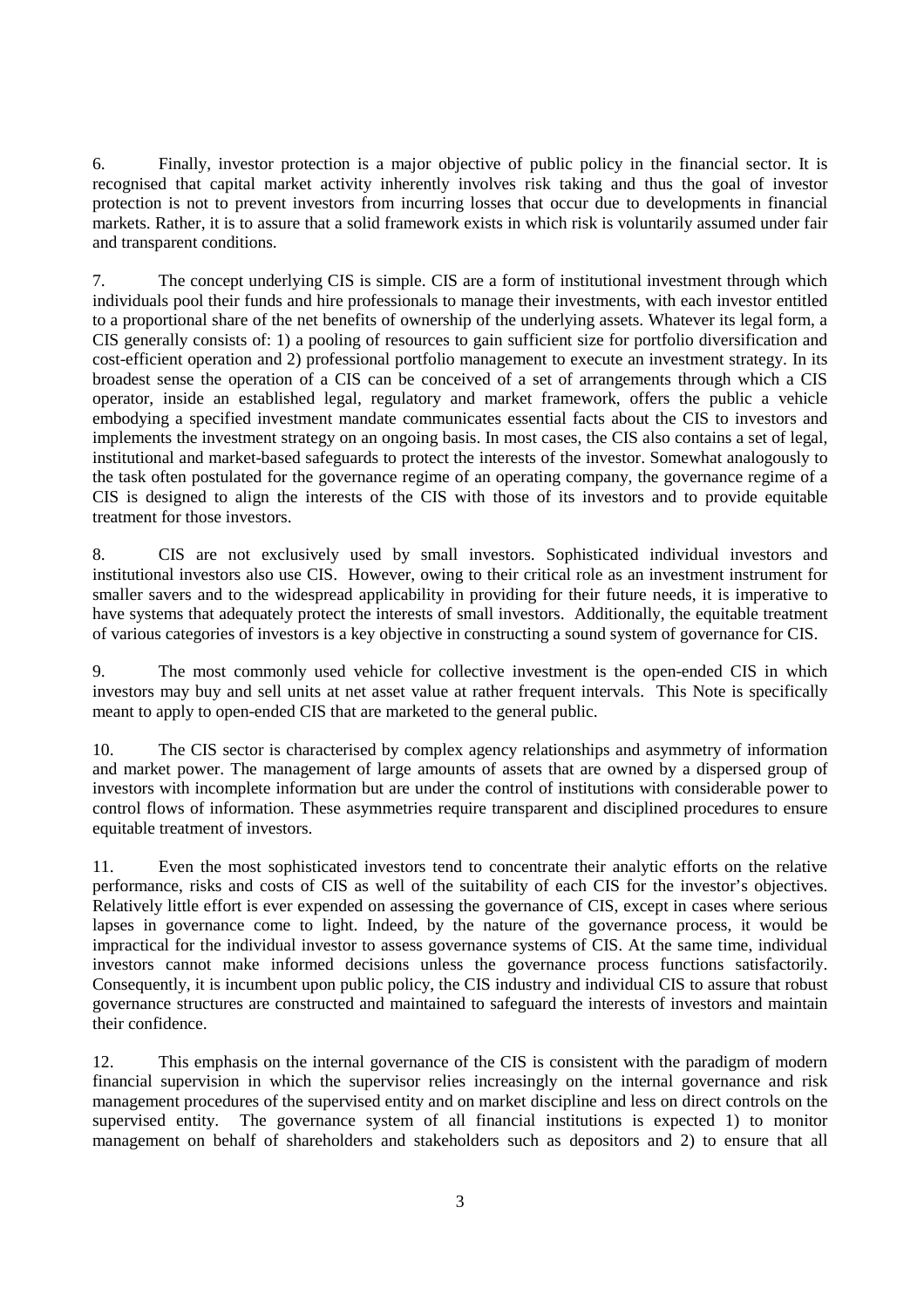supervisory, regulatory and risk management requirements are met. Official financial supervision is concerned mainly with assessing the adequacy of governance systems and taking remedial actions when shortcomings are found.

13. This purpose of this Note is to suggest those elements that constitute a robust regime of governance for consideration by policy makers and by the CIS industry. Countries may wish to consider the analysis in this Note when assessing their own CIS systems and considering improvements.

14. This note is intended to be consistent with and to build upon the work of other international bodies. In particular, the International Organisation of Securities Commissions (IOSCO) has developed a detailed set of principles of securities regulation, which include principles for the proper regulation and supervision of collective investment schemes, and a detailed methodology to allow assessment of the extent of implementation of those principles<sup>1</sup>. <sup>2</sup>The suggestions in this Note are not intended to supersede or conflict in any way with those principles. Rather, they seek to provide additional analysis to OECD members and the global CIS industry on designing and establishing an effective CIS investment framework

15. This Note covers six areas: I. Legislative and Regulatory Framework; II. Rights of Investors; III. The Role of the Private Sector; IV. Market Discipline and Market infrastructure; V. Transparency and Disclosure; and VI. The Internal Governance of the CIS. In the first part of each section the issue is discussed. At the end of each section, a brief conclusion is summarised.

#### **I. Legal and Institutional Environment**

#### *A. Legal Framework*

16. While the potential benefits of a strong CIS sector are evident, experience clearly shows that collective investment should only take place through a formal legal and regulatory framework including a robust governance regime for CIS. When promoters of investment schemes are allowed to solicit funds from the broad investing public for collective investment without a well-defined legal and regulatory framework, the risks are high of breach of the obligations of operators toward investors and of destabilisation of the financial system. The risk is particularly high since CIS typically manage assets on behalf of dispersed groups of investors who must depend on the governance system for critical aspects of monitoring of the CIS. Some of the investors may be high net worth individuals or institutions. However, CIS also attract the savings of smaller savers many of whom lack the time, financial sophistication and resources to analyse data in great depth or to take action against promoters.

17. Governance failures in CIS can span a wide range of problems. Chronicled abuses have included simple theft or misappropriation of assets, sales or redemptions at inappropriate valuations, deceptive promotion techniques, unclear title to assets, negligent or self-interested investment selection or management, failure to specify essential details about the undertaking, unreasonable fees, unenforceability of the obligations of the promoters and lack of an accountable party from whom redress can be sought. Some schemes have become insolvent, leading to very large losses for some investors. Some schemes may avoid the outright abuses categorised above but they may still operate primarily to the benefit of the promoters and other insiders rather than investors.

18. Reliance on market forces alone to force disclosure or on the legal system to provide redress after abuses have already occurred is insufficient. Furthermore, the toleration of collective investment activities operating outside the recognised legal framework for CIS undermines confidence in the entire financial system and may pose risks for financial stability.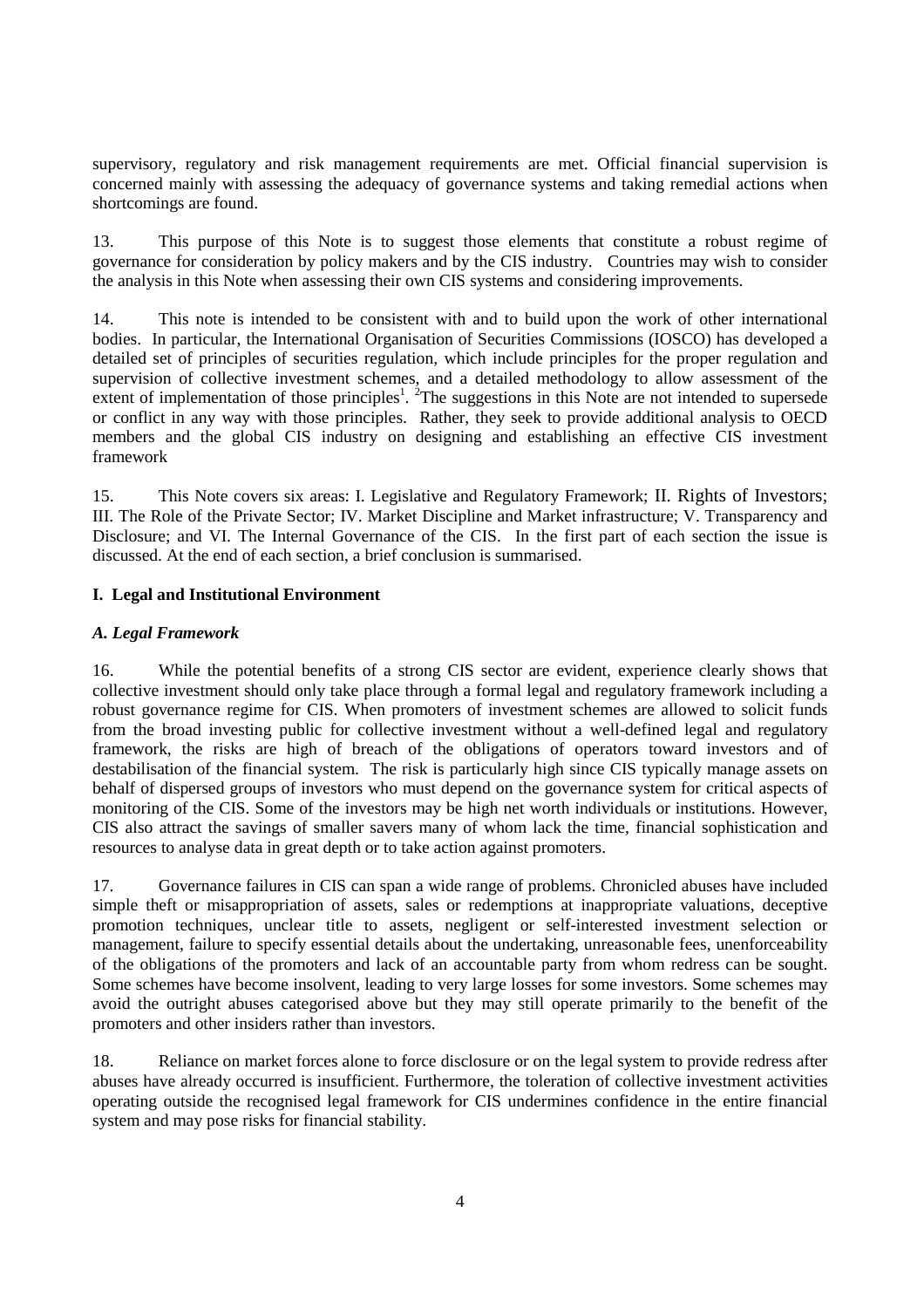19. Reflecting these considerations, most countries, including all countries with well developed financial markets, have enacted a body of legislation specifying the terms under which CIS may be offered. Such a framework is part of the broader system of capital market organisation and oversight.

20. Many countries make exceptions for larger, professional and sophisticated investors, who under carefully specified conditions may be authorised to form private investment partnerships targeted to more specialised investors. Such arrangements may entail lower costs and greater flexibility for the investor, but usually are characterised by higher risk, less liquidity and fewer safeguards for investors.

21. In nearly all OECD countries, basic laws specify the legal forms in which CIS may be offered to the public and also specify that an internal governance system must be established for each CIS. A number of legal forms for CIS are found in major OECD countries. These legal forms reflect each country's legal system and its own history. Some jurisdictions permit only one legal form of organisation for CIS while others allow more than one form. In analysing the legal structures of CIS, an analysis the OECD Secretariat identified three major forms that were present in OECD countries, the corporate, trust and contractual forms.<sup>3</sup> Other analysts may categorise structures differently.

22. No legal form or governance regime for CIS has been accepted as inherently superior to other systems. Thus, each country must choose its own means of implementing international principles. In implementing international principles for CIS governance in their own jurisdictions, countries will wish to make use of the experience of countries that are acknowledged to have high quality CIS sectors.

23. While the legal framework and regulatory regime are intended for the protection of investors, it is important to make absolutely clear to investors that the objective of the legal and regulatory system is not to prevent or minimise losses to investors where such losses occur through developments in capital markets. CIS are market-based investment vehicles and they are not subject to the same prudential controls and safeguards as banks and insurance companies, for example. The principle that the investors must bear all inherent risks in their investment decisions, which characterises all capital markets investments, is valid in the CIS sector as well. The objectives of the investor protection regime are to protect investors against fraud, negligence and conflict of interests, to ensure that each CIS observes the rules of fair and transparent operation and that investors are adequately informed of the risks involved in their investment. The CIS executes investment strategies on behalf of investors while the investor selects the desired degree of risk.

24. It is advisable for the legislative framework and regulatory practice to be adapted to the level of development of the CIS sector and of the capital market generally. As markets grow more sophisticated and investors gain more experience and access to information, the authorities will tend to allow greater scope to innovate and to introduce new products.

#### **Conclusion**

25. All collective investment schemes (CIS) that are promoted to the investing public should be required to operate through a recognised legal and regulatory framework. A sound legal and regulatory framework is one that encourages the development of an environment conducive to informed risk-taking. There is no universally accepted best legal form for CIS.

#### *B. The Supervisory and Regulatory Authorities*

26. A robust supervisory and regulatory system is essential for the functioning and development of the CIS sector. The purposes of supervision and regulation for CIS are: i) to ensure that the interests of investors in CIS are protected, and ii) to bolster confidence in the CIS sector. In most cases, the legislation establishing the framework for the conduct of CIS business designates an official body that is responsible for CIS oversight. Usually, this is the same body that is responsible for capital market oversight, but in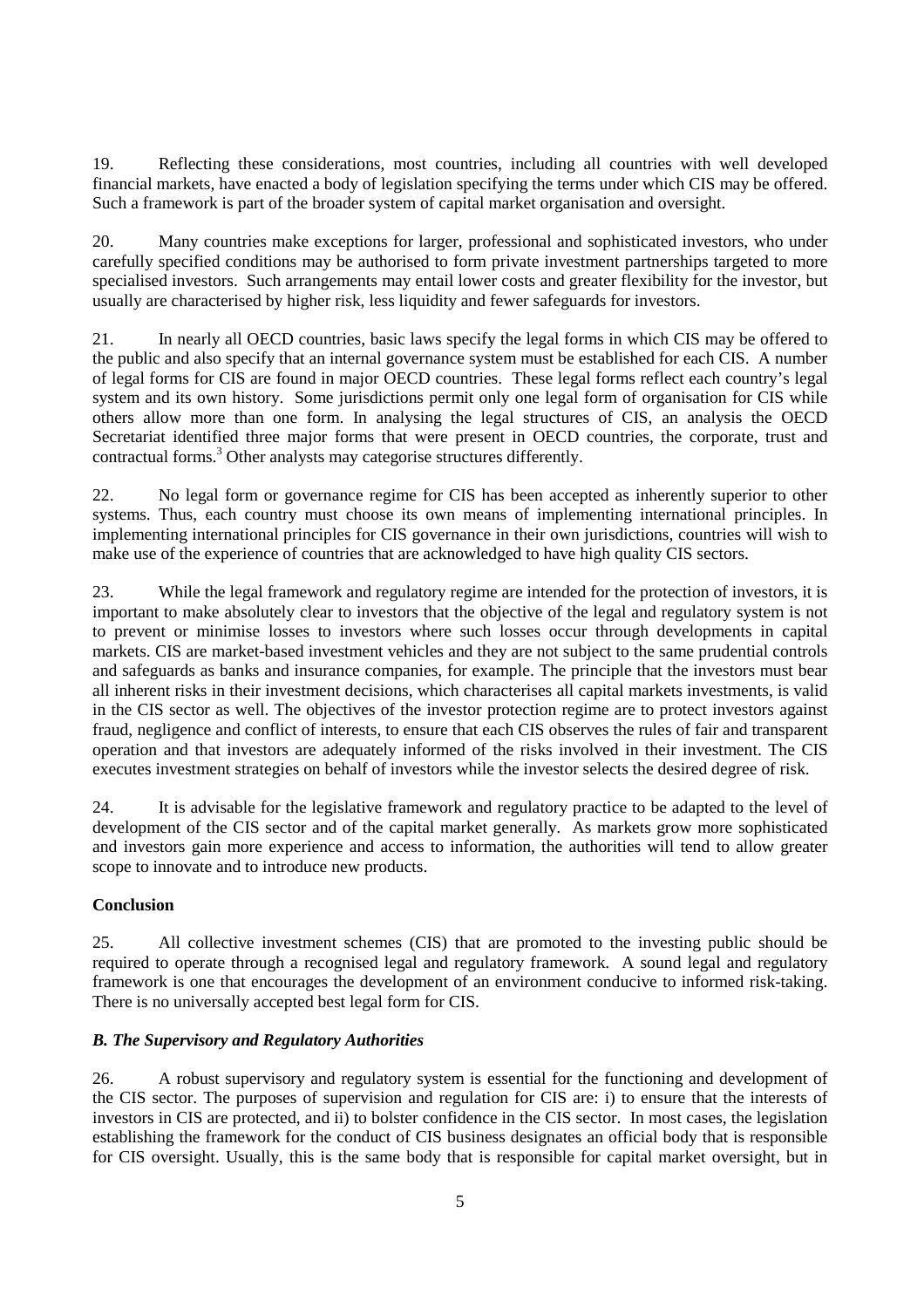some countries responsibilities are shared with other bodies. In some cases, the legislation governing CIS sets detailed rules but in other cases significant rule-setting discretion will be left to the regulatory body. Generally, in more developed systems greater flexibility resides with the regulatory body, reflecting the greater complexity of financial products in those jurisdictions. Where necessary, the regulatory authority drafts regulations pertaining to all important aspects of CIS business not covered in legislation and enforces the laws affecting CIS and associated regulations.

27. In proposing new regulations, it is considered good practice for the regulatory authority to consult with affected parties as fully and openly as possible. Although the regulatory authority is expected to consult widely, final decisions should be based upon whether the proposed change advances the two objectives specified in the preceding paragraph rather than whether the measure in question is supported or opposed by the industry.

28. In order to carry out its functions, the regulatory authority requires sufficient staff with adequate training and remuneration. The regulatory authority also requires adequate legal power and independence to accomplish its investigatory and enforcement missions.

29. One of the functions of the regulatory authority is to grant authorisations and to exercise regulatory oversight over persons seeking to engage in CIS business and to CIS that are offered to the public. The regulatory authority reviews applications from persons or companies seeking to act as CIS operators, investment advisers or distributors. The regulatory authority may make a determination that they have the qualifications to engage in such business or may simply verify that they have no record of criminal or regulatory transgressions. In some cases, the supervisory body sets minimal capital requirements. The authority usually requires that each CIS submit documentation showing that the CIS has complied with all relevant norms and certifies that each CIS has met those norms. Following initial approval of CIS, the regulatory authority periodically verifies continuing conformity with laws and regulations.

30. The regulatory authority ensures that each CIS establishes an internal system of governance consistent with the legal framework and that the system of governance is designed to ensure observance of laws, regulations and standards of investor protection. Following authorisation the regulatory authority verifies that an adequate system of governance is maintained.

31. In keeping with the concept underlying modern financial supervision, the authority tends to rely first on the internal governance procedures of each CIS and on market discipline to enforce laws and rules and to uphold standards. This is in keeping with the precept that primary responsibility for the conduct of a CIS lies with the operator of the CIS, not the regulatory authority. Generally, the regulatory authority will only issue directives or take direct enforcement action when there is reason to believe that internal governance systems and market discipline have not been sufficient to accomplish this purpose.

32. A considerable amount of cross border business takes place in the CIS sector. Cross border business requires some coordination between the regulatory authorities in the jurisdiction where the CIS is domiciled and the jurisdiction where the investment is made. In most cases of cross border investment, the regulatory authority in the jurisdiction where the CIS is domiciled assumes primary responsibility.

#### **Conclusion**

33. The regulatory authority plays a decisive role in creating the framework for CIS governance. One of the key roles of the regulator is to ensure that forms offering CIS have created the appropriate framework for governance.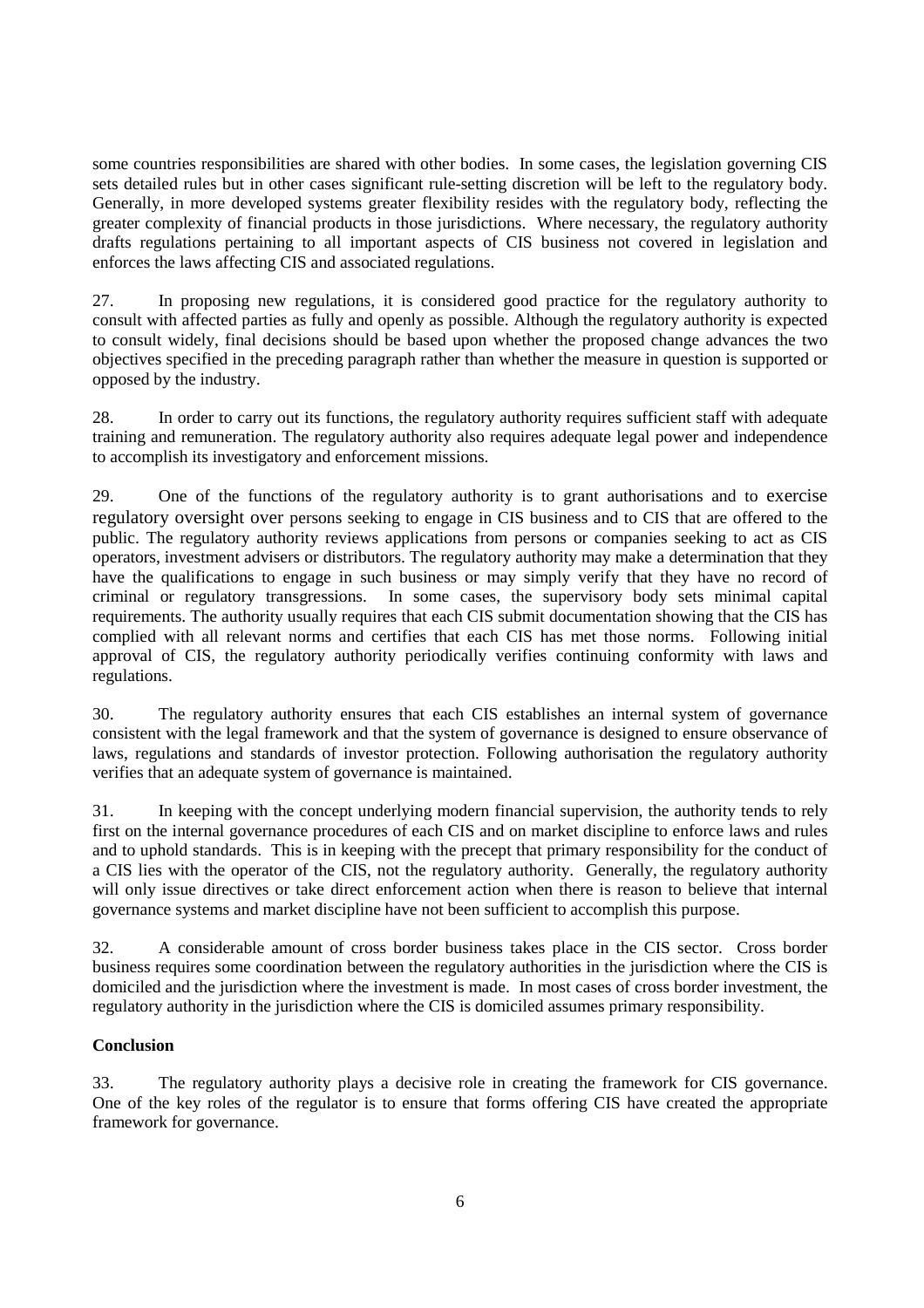### *C. Standards, Principles and Best Practices*

34. Countries in which CIS are well established have been perfecting standards within their domestic financial systems sector for decades. At the same time, there has been considerable sharing of experience among officials responsible for CIS oversight in various countries and articulation of common standards. As a result, a considerable body of international standards and best practices has evolved over the past few decades. The objective of international cooperation in CIS regulation is to strengthen domestic legal and regulatory foundations for CIS and to limit the potential for cross-border CIS activity to affect investors' interests adversely in order to foster the development of the CIS sector.

35. A small number of international bodies have played central roles in developing international standards. In 1971 the OECD issued "Standard Rules for the Operations of Institutions for Collective Investment in Securities."<sup>4</sup> This statement of principles represented a consensus among official bodies responsible for CIS on what minimum features should be required before a CIS could be authorised. These Rules, which were accepted by the OECD Council, formed the basis for later work in achieving global standards.

36. In subsequent years, the International Organisation of Securities Commissions (IOSCO) has assumed the leading role in setting global standards as part of IOSCO's broader mission of promoting international cooperation among securities market regulators. In 1994, IOSCO issued "Principles for the Regulation of Collective Investment Schemes", and in 1997 issued "Principles for the Supervision of CIS Operators".

37. Both the OECD Standard Rules and the subsequent work of IOSCO address the basic features that all CIS should have in order to be acceptable for public offerings. Such features include an adequate legal and regulatory framework, the segregation of the CIS assets, the role of the depositary/custodian, norms for valuation of assets and the redemption of positions and the obligations of full disclosure.

38. The IOSCO statement of Objectives and Principles of Securities Regulation of 1998 contain four principles (numbers 17-20) that apply to CIS. The IOSCO Principles are one of the 12 global standards recognised by the Financial Stability Forum. IOSCO has also developed a detailed Methodology to measure the degree of compliance with its Principles. The Principles and the Methodology are used by the IMF and World Bank in Financial Sector Assessment Programmes under which the quality of financial market oversight is measured and needs for improvement are identified.

39. The initial statement of basic principles by IOSCO in 1994 gave rise to an ongoing effort to develop more detailed standards in the CIS sector. Part of the work of IOSCO involved the issuance of more specific standards covering issues such as oversight of operators or valuation of assets. Other documents provide factual information or analyses about policies and mechanisms in the major markets, without enunciating specific standards. The Emerging Markets Committee of IOSCO also has undertaken some work on CIS that is especially adapted to the needs of its members.

40. The IOSCO Technical Committee recently approved a mandate to establish broad general principles for CIS governance building on IOSCO's prior work, including the IOSCO Core Principles. IOSCO's Standing Committee 5 on Investment Management will prepare more detailed or additional principles that reflect the differences in the legal frameworks among SC5's members.

41. One result of this process of international cooperation has been the development of consensus concerning the characteristics of an acceptable CIS that may be offered to the investing public and of practices that CIS operators should be obliged to follow. A considerable body of norms and standards is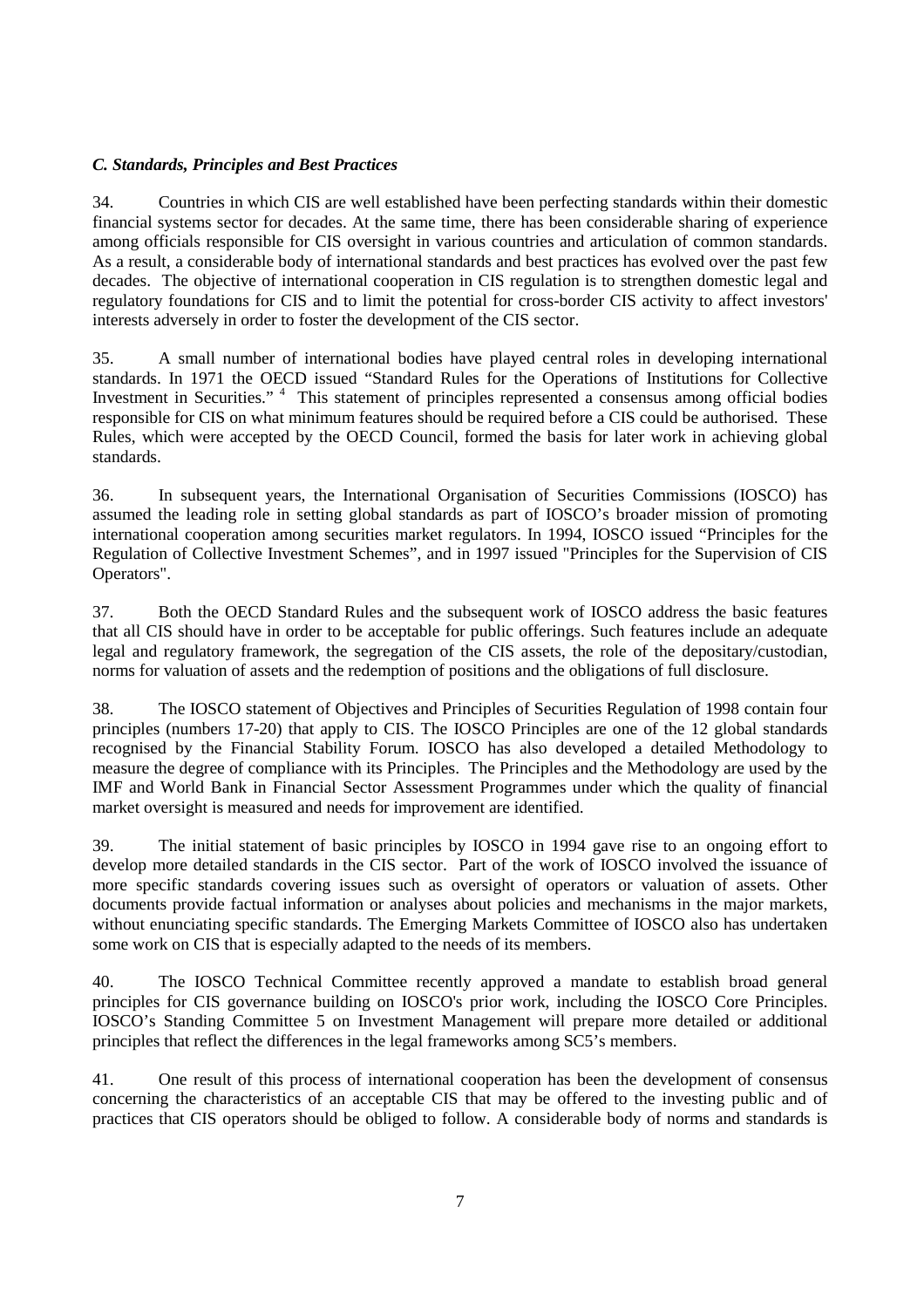available as countries seek to develop their own CIS sectors and as they assess the conformity of proposed domestic rules to international principles.

42. International cooperation has also proceeded on a regional level. Most notably, the European Commission has also been actively promoting international standards among EU members. In 1985, the EC Council issued its initial UCITS Directive. Additional UCITS Directives pertaining to CIS were issued in 2002. The objective of the UCITS Directives extended beyond the setting of standards and international norms that was undertaken by the OECD and IOSCO. The EC Directives aimed at encouraging harmonisation of domestic rules governing CIS within the EU and the facilitation of cross border dealings in particular types of CIS. The UCITS Directives lay down criteria for CIS. CIS meeting those criteria may be distributed through the EU. Similarly, the directive specifies conditions under which firms proposing to offer investment management services in one member jurisdiction can obtain authorisation to offer CIS that meet those criteria to investors throughout the EU.

43. Despite agreement on international principles for CIS governance, no legal form or governance regime for CIS has been acknowledged as inherently superior to other systems. Thus each country must choose its own means of implementing international principles. In implementing international principles for CIS governance in their own jurisdictions, countries may wish to make use of the experience of countries that are acknowledged to have high quality CIS sectors.

#### **Conclusion**

44. Domestic standards and practices should be consistent with internationally accepted standards and principles developed by recognised international bodies. The legal and governance forms and practices in countries where high quality CIS sectors are found constitute an additional source of standards.

#### **II. Rights of Investors**

#### *A. Basic Rights of Investors*

45. Investors in CIS have rights that are granted by the laws and regulations governing all CIS in the relevant jurisdiction as well as by the rules of the CIS. This section specifies some basic investor rights that are typically recognised in all jurisdictions with strong CIS sectors. Investors have the right to expect competent management from the CIS, including accurate valuation of assets and the maintenance of accurate records of investors and their positions in the CIS, and to be protected against fraud negligence or conflict of interest. (However, investor protection mechanisms are not intended to protect the investor from any loss that may result from the faithful execution of a stated investment policy.)

46. Investors are entitled to a proportional share of the benefits of investment of the assets of the CIS. The CIS assets will normally be held in such a form that the investors' claims to the assets of the CIS remain fully independent of the financial status of the operator, the investment adviser, the custodian or any other party. Each CIS has an obligation to establish systems that value the investments of the CIS and of the position of each investor accurately and in accord with transparent principles. The right to accurate valuation is particularly important since it determines the investor's position upon acquiring or redeeming units and in determining the current value of the investment.

47. Investors have a right to be informed about certain key features of the CIS, including the investment polices of the CIS, the assets held by the CIS and their valuation, financial performance, and costs and expenses of the CIS. The investor also has a right to be informed about how the CIS will use any ownership and control rights, particularly voting rights that the CIS may have in companies in which it invests.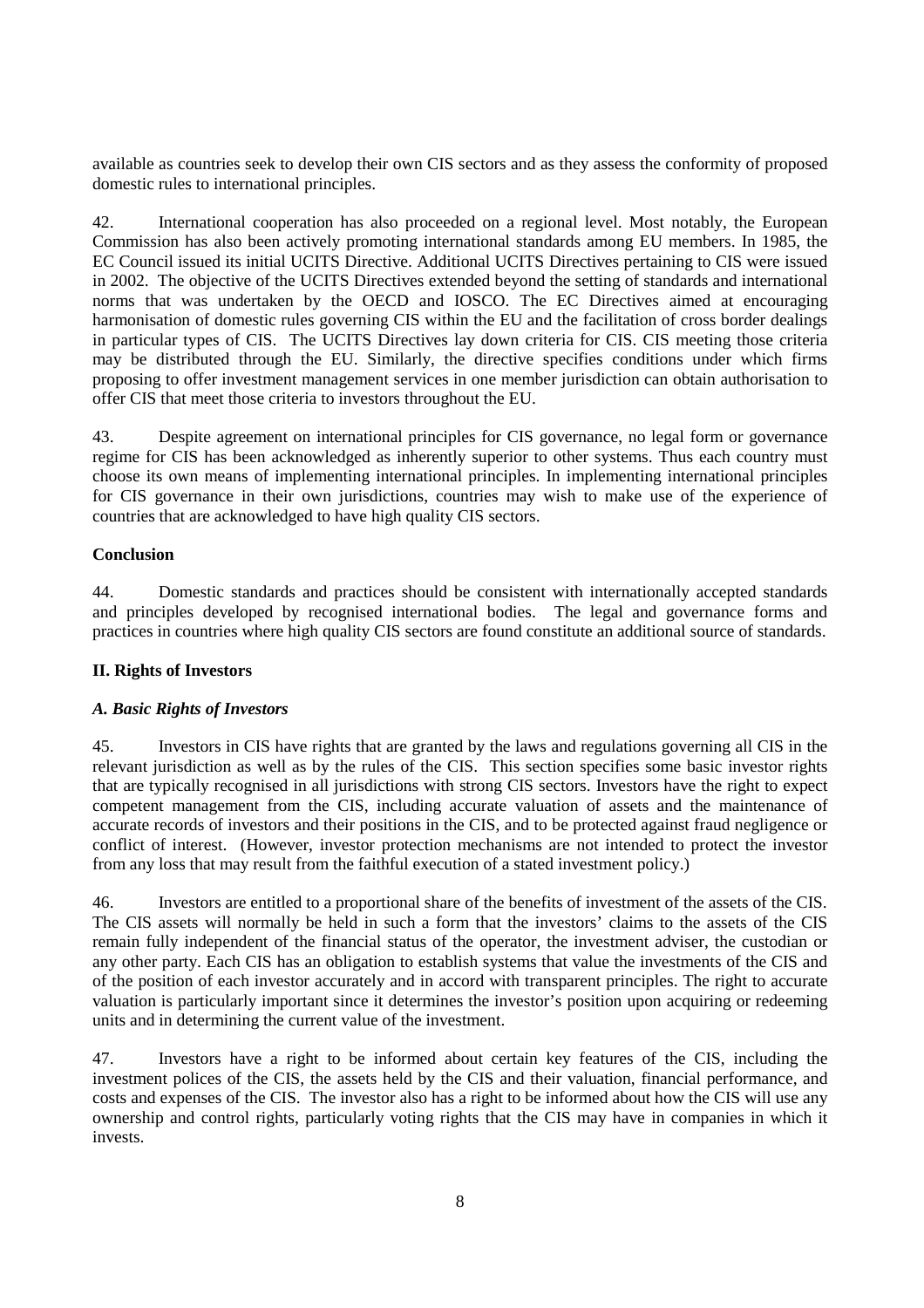48. Investors in CIS may include individual investors of varying sizes and institutional investors. All investors in the same class are entitled to equitable treatment. Violations of this notion occur when the CIS used different procedures for calculating net asset value (NAV) for different categories of investors or allowed some investors to trade units of the CIS under conditions that are more favourable than those accorded other investors. However, CIS may vary fees and commissions among categories of investors, provided that fee schedules are disclosed in a transparent manner.

49. The legal and regulatory framework is expected to function to ensure that these rights are respected. The approval process will assure that CIS may only offer products that recognise these rights. In cases where investors allege that their rights have been violated, the legal and regulatory framework will make provision for investors to seek redress.

#### **Conclusion**

50. The regulatory system, industry standards and each CIS should recognise certain basic rights of investors and maintain structures to protect those rights. Basic rights include protection against the insolvency of an operator or an investment manager. Investors have the right to management of the CIS in their sole interest. Investors have a right to competent management. Investors have the right to be informed about key issues related to the CIS and particularly about any issues that will affect the value of their investment. Investors have the right to be informed about the use by the CIS of governance rights in companies in which it has invested. The CIS should treat all investors in the same class equally. In addition, investors in one class should not benefit to the detriment of any other investor. Investors should have the means to obtain legal redress through the regulatory regime and the legal system in cases where rights have been violated.

## *B. Right of Exit*

51. One of the essential characteristics of open-ended CIS is that investors can redeem their positions in the CIS at times of their own choosing within the bounds of the constitution or internal rules of the CIS. In general, positions in open-ended CIS may be redeemed at net asset value (NAV), which is the market value of all assets in the CIS net of expenses divided by the number of units in the CIS. A redemption fee may also be levied. The offering documents of the CIS explain when and how NAV is calculated for the purposes of redemption.

52. By contrast, in closed–ended funds, which are traded on exchanges, the operator has no responsibility to redeem positions. In the case of closed-end funds, which do not provide for the possibility to redeem the investment out of the CIS assets at frequent intervals, the offering documents should clearly disclose this fact, indicating the conditions under which the investment can be redeemed.

53. For some funds the nature of the underlying assets may be such that immediate redemption is not appropriate. For example, in some countries there are specific CIS which invest in residential or commercial real estate, or that hold mortgages. These assets are not immediately realisable. In the case of such CIS, the key principle is that assets are fairly valued so that investors know the value of their interest at any time, and that the rights of redemption provide a clear process for determining the price at which redemption will take place and the period within which the payment should be made. To avoid any possible market manipulation, the price should be determined as near as possible to the day of the redemption request. In cases where redemption are made at infrequent intervals and requests must be submitted long in advance of the time of redemption, the procedures by which the NAV will be calculated must be highly transparent and plainly disclosed to investors.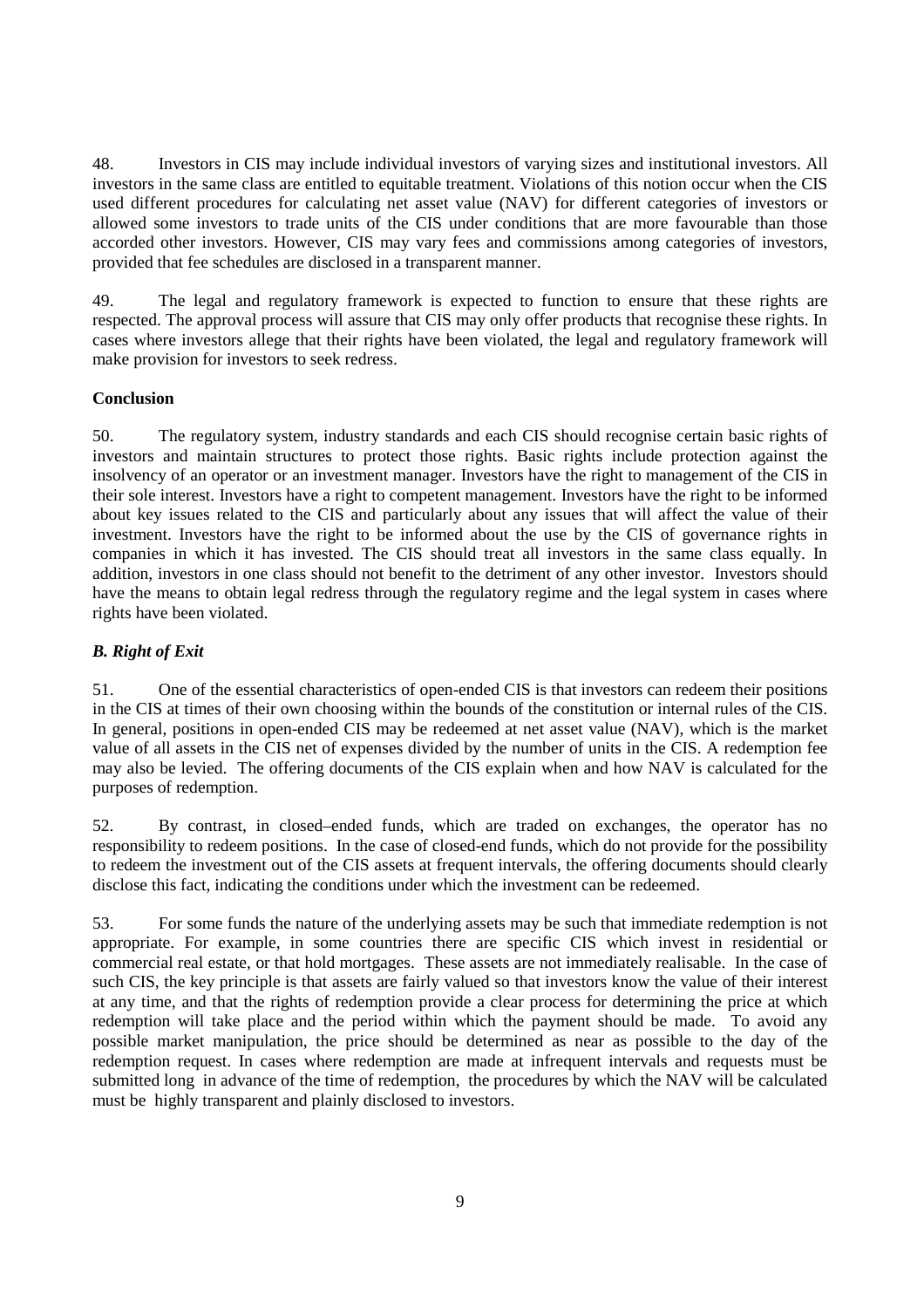54. Redemptions are normally made in cash. In certain cases, CIS may be permitted to deliver securities instead of cash. Law, regulation or industry standards should specify when this is the case. Additionally, some institutional investors may prefer delivery in securities rather than cash. If such redemptions are permitted, they should be take place on terms that are equitable for all investors.

55. In cases of significant market disruption where a market price cannot be fairly determined, it may be necessary for redemptions and subscriptions to be suspended. Any such suspension should be limited as far as possible, in the interests of preserving investor confidence. The constituent documents, or the regulatory system, should set clear parameters within which suspensions might be allowed.

#### **Conclusion**

56. Investors should be able to redeem their investments in CIS at regular intervals and under transparent conditions.

#### **III. The Role of the Private Sector**

#### *A. Industry Associations, Self Regulatory Organisations and Firms*

57. While a strong regulatory regime is indispensable in maintaining a strong CIS sector, the private sector has an important role in promoting high standards. To some degree, it is the role of the supervisory authority to define what is legally permissible and to impose sanctions for transgressions. While the private sector is obliged to respect these rules, it also has the capability to encourage firms to go beyond what is strictly required and pursue the best possible business practices.

58. The promotion of high standards of business conduct is clearly in the collective interests of firms in the CIS industry because one of the foundations upon which the industry rests is public confidence. To the degree that investors believe that the industry can be trusted to act as their reliable agents, investors' willingness to commit funds to the sector will rise. In instances where firms have been found to have been pursuing practices that were contrary to the interests of investors, significant losses of business will often ensue along with loss of reputation and possibly damaging legal actions. Similarly, revelations of misdeeds on the part of a small number of firms may have damaging consequences for the public perception of the entire industry. With heightened public attention focused on the apparent failures of some firms to accord equitable treatment to all investors, it is quite possible that industry associations and firms will be obliged to enhance efforts to develop stronger codes of conduct to convince the investing public and legislators that governance systems are robust.

59. In some jurisdictions, industry associations are designated as SROs and some of their standards are recognised as binding by the authorities. SROs are sometimes allowed to impose sanctions for infractions of rules. In other cases, industry associations have no explicit rule–making function. Whether or not the industry association is recognised as an SRO, these groupings often engage in research for the CIS industry to highlight issues and develop common positions. These bodies often develop codes of conduct or other standards for the CIS industry. Industry associations have the advantage that they can go beyond what is legally required and identify higher standards to which market participants can aspire while applying peer pressure on their members to meet those standards. While industry codes are not legally enforceable in the same way as legislation and official regulations are, they supplement regulation by promoting best industry practice.

60. In addition to action at the industry level, each firm can at its own initiative formulate policies that are more rigorous than those required by laws or industry practice. For example, in many countries market competition has encouraged many CIS to go beyond legally required under disclosure requirements and make even more information available to investors. In many countries, firms began publishing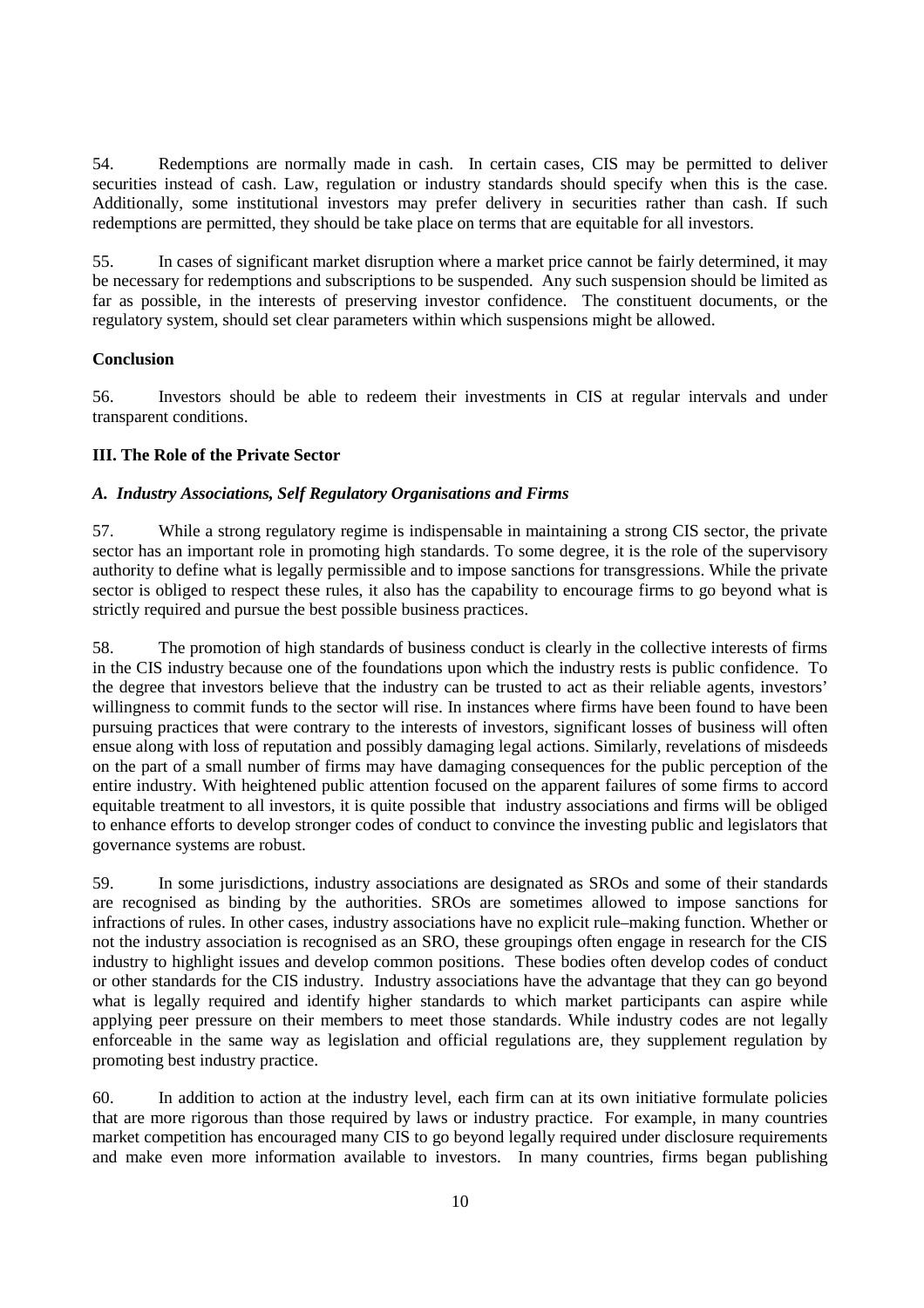corporate governance statements before disclosure of governance practice was compulsory. With rising concern with CIS governance firms are likely to attaching a high priority to satisfying investors that their governance systems are sound and that their practices reflect a strong commitment to the protection of investor rights.

61. In the process of strengthening governance in the CIS sector, both industry associations and individual firms will probably have to devote significant resources to defining acceptable norms of practices carefully and to reviewing current practices to determine where improvements can be made.

62. Alongside the work done by international organisations in developing global standards, international groupings of CIS industry associations, private institutions and service providers have taken significant initiatives in disseminating best practices globally. This international network of public and private cooperation has enabled all countries to share experience and to utilise techniques and products that have proven effective in other countries.

#### **Conclusion**

63. Industry Associations, self-regulatory organisations (SROs) and private firms engaged in the CIS sector have an important role to play in raising standards of integrity and developing best practices.

#### *B. Responsibilities of Distributors and Financial Advisers*

64. The governance system for CIS mainly entails the relations of the CIS and the investor. However, various other parties may engage in active contact with the investor and assume various roles in introducing the CIS to investors and soliciting the investment. In fact, investors often have more direct contact with intermediaries of these kinds than with the CIS. Those recommending investments assume various degrees of responsibilities for recommendations made to the investor. Any party offering CIS to investors may not misrepresent the product, the associated risks or the costs. As the degree of active promotion increases, the responsibility of those making such promotions also increases. The CIS operator and/or the board of directors of the CIS (when applicable) has some responsibility to ensure that distributors and financial advisors fulfil their functions responsibly.

65. The CIS may minimise distribution costs through techniques such as direct mail, press or Internet advertising while offering only a limited range of ancillary services, such as investment counselling. In this case, it must be made clear that the investor is responsible for examining the offering document carefully to be sure that the investment is consistent with his/her objectives and risk tolerance and to seek professional advice when in doubt.

66. Other parties may serve as an intermediary between the CIS and the final investor and take a more active role in recommending the investment and thereby may incur greater liability. A distributor may be affiliated with the operator or may offer products from several operators. Typically, commissions from sales of the CIS are a main source of revenue for the distributor. The investor often solicits the expertise of the distributor in selecting products. While the distributors may only recommend a limited range of instruments to investors, they may not mislead the investor concerning the nature of the investment or its costs and are responsible for the suitability to the investor.

67. Independent financial advisers will usually market a wider range of investment instruments as well as CIS, and offer a broad advice on asset management in order to assist investors in meeting their financial planning objectives. Such advisers will have the greatest responsibility regarding disclosure and suitability of the CIS and may also have other responsibilities depending on the nature of the financial advising.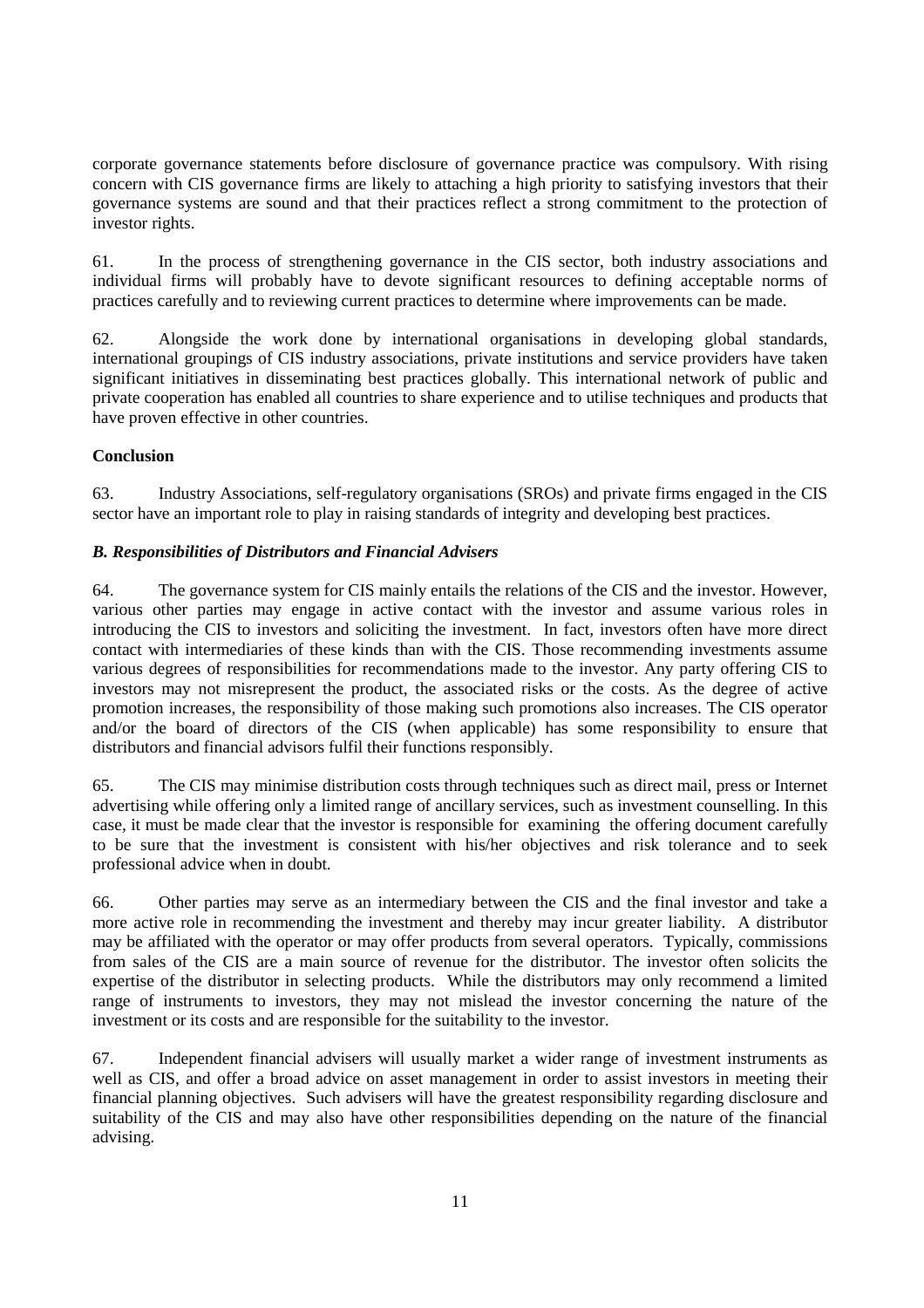## **Conclusion**

68. Parties, such as a distributor or financial adviser, who market the CIS and/or make investment recommendations incur responsibility for the suitability of the investment to the investor and for the accuracy of information provided in connection with marketing.

### **IV. Market Discipline and Market Infrastructure**

69. Sound internal governance and official supervision work best in transparent markets in which informed investors scrutinise and compare the performance and services of CIS, as well as other investment instruments. One pillar of such a market is a financially literate investor base. In order to enable the population to assume its increased responsibilities investor education is likely to be an increasingly important task in the future, both as part of the general education system and through special investor education. A solid grounding in the use of investment instruments and in financial planning enables the individual to make use of disclosed information. The government, the regulatory authority, the financial services industry and individual firms all have important parts to play in improving financial literacy.

70. With specific reference to the CIS sector, quantitative and qualitative information on the performance risks and costs of CIS and their capability to meet the objectives of investors have expanded considerably in recent years, particularly in advanced markets. The expanded availability of information partly results from official disclosure requirements. Information provided by CIS themselves as well as by independent investment advisers are important additional sources of information. At the same time, the financial market infrastructure has become more efficient at analysing the data that are released and communicating information to investors. The general press, the financial press and specialised periodicals provide extensive information on performance and costs while discussing the utilisation of CIS to achieve various investments aims. Many publications regularly present and compare CIS costs and performance on a standardised basis.

71. Specialised service providers have emerged who gather data from CIS present the data in a consistent and intelligible manner and disseminate the data. In the past such services were frequently only available at high costs to specialists such as investment advisers, but low cost distribution to the public is becoming commonplace. The data supplied though these channels complement data supplied by CIS, distributors or independent advisers.

72. Information technology has significantly expanded the access of investors to information. In advanced markets, investors can obtain practically instant access to an immense variety of information about CIS on a comparative basis via the internet. This development is to be strongly encouraged.

73. Most investors will not make use of the full range of analytic tools that are currently available. Nevertheless, the facts that substantial numbers of investors do analyse information carefully and that the financial press and specialised service providers are scrutinising such data provides a powerful incentive for to CIS to act transparently, to improve performance and service and to control costs.

#### **Conclusion**

74. The authorities, SROs, industry associations, individual firms active in the CIS industry and service providers should foster the development of the market infrastructure in which CIS operate. Investor education can improve financial literacy and assist investors in making informed decisions. Relevant information is best made available through many channels such as the general press, the financial press, specialised CIS publication and analytic services. Information technology is a powerful tool for the dissemination of relevant information.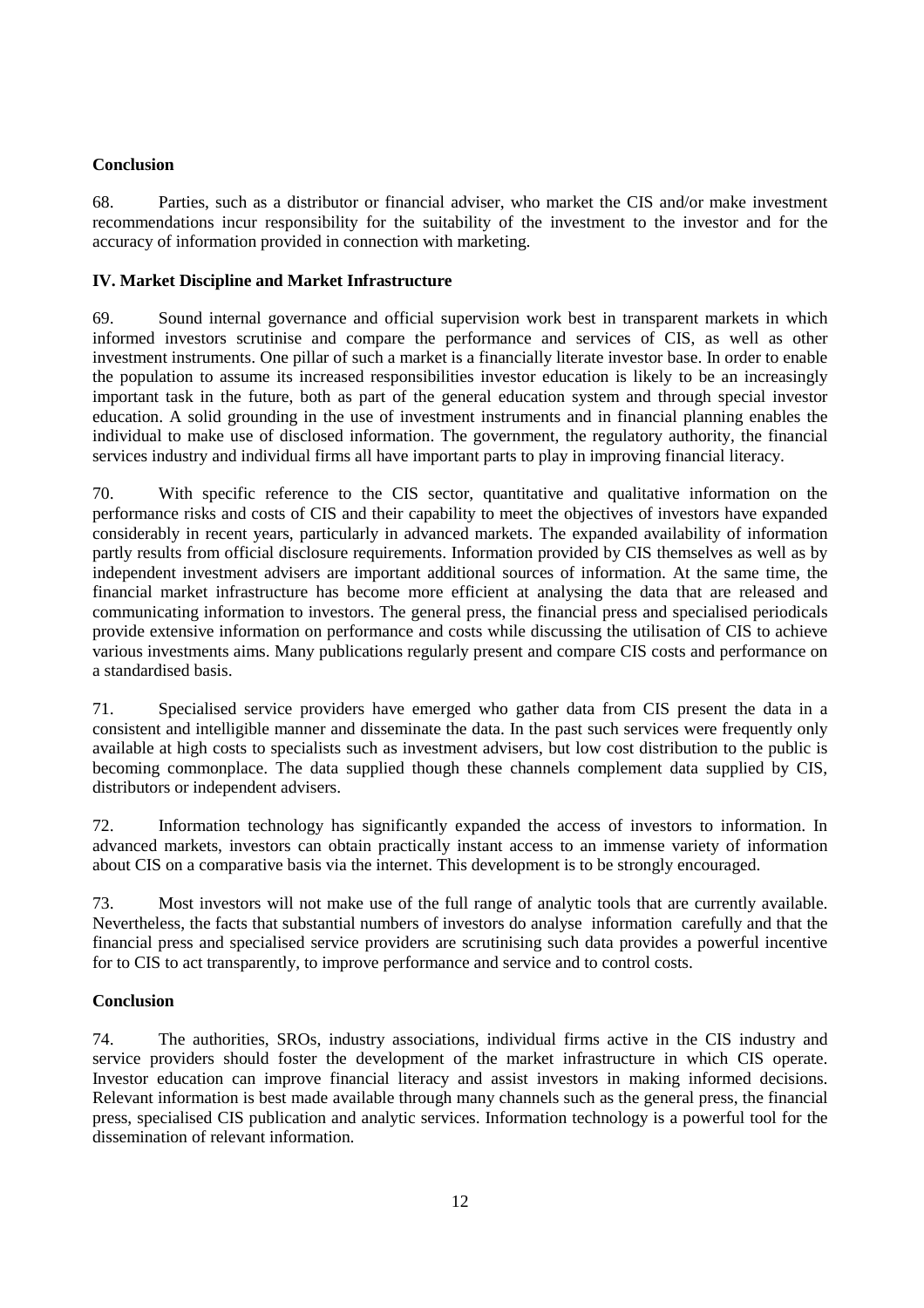## **V. Transparency and Disclosure**

### *A. The Prospectus and Periodic Reports*

75. A rigorous system to require high levels of transparency and disclosure is essential to the sound functioning of the CIS sector. Information is usually provided in two forms: 1) An offering document, usually a prospectus that explains basic characteristics of the CIS, and 2) ongoing information that is presented in periodic reports. These documents should be prepared in comprehensible language.

76. The offering documents describe the basic features of the CIS and how it will operate. Topics covered typically include the identification of the parties responsible for the CIS, such as the operator and investment manager, as well as those assuming key oversight roles such as the trustee, the depositary (custodian) and the auditor. The offering document also will provide a full explanation of the fees and commissions that will be charged as well as sales and distribution costs.

77. The investment policy, including any restrictions on investments, must be explained. As markets mature and investors become more sophisticated, increasingly complex investment strategies can be executed. For example, equity funds now often focus on a particular size of companies, the industry sector and/or the financial characteristics of companies that will be targeted. Details are often provided about the investment selection process, such as a selection process focusing on industry sectors or on individual companies, or intensive company visits or use of quantitative models. Such details assist investors in understanding the investment style being followed.

78. The kinds and degrees of risk that the CIS will assume must also be explained. At a minimum the basic risks associated with an asset class and any further risks that the operator intends to assume as part of the investment style need to be specified. If the CIS has taken measures to limit risks through the use of derivatives or external guarantees, the nature and solidity of risk management techniques must be explained. Risks should be explained in understandable language.

79. Some CIS are designed to provide investors with protection, in whole or in part, against loss of principal. The investment style may include the use of techniques to limit the risk of loss on a "best efforts" basis. Alternatively risk can be minimised using guarantees of a third party. (In some jurisdictions "guaranteed funds" may only be offered with an external guarantee.) Final responsibility for guarantees and any risks inherent in the risk mitigation techniques must be explained.

80. In addition to informing investors about the basic characteristics of the CIS prior to the investment, the operator has the obligation, subsequent to the investment, to provide information to investors regarding any material changes in the CIS, such as changes in investment policy, investment restrictions or the investment manager or significant pending lawsuits. In some jurisdictions, fundamental changes in investment policies must be approved by investors.

81. CIS must provide information concerning investment performance on an ongoing basis. Reports to investors usually are provided at least once per year, but quarterly or semi-annual reports are common. These reports typically are provided in written form, but use of information technology is increasingly common.

82. Quantitative information must be provided on the assets of the CIS and their valuation, portfolio turnover, investment performance, as well as costs and expenses including brokerage fees incurred in executing the investment strategy.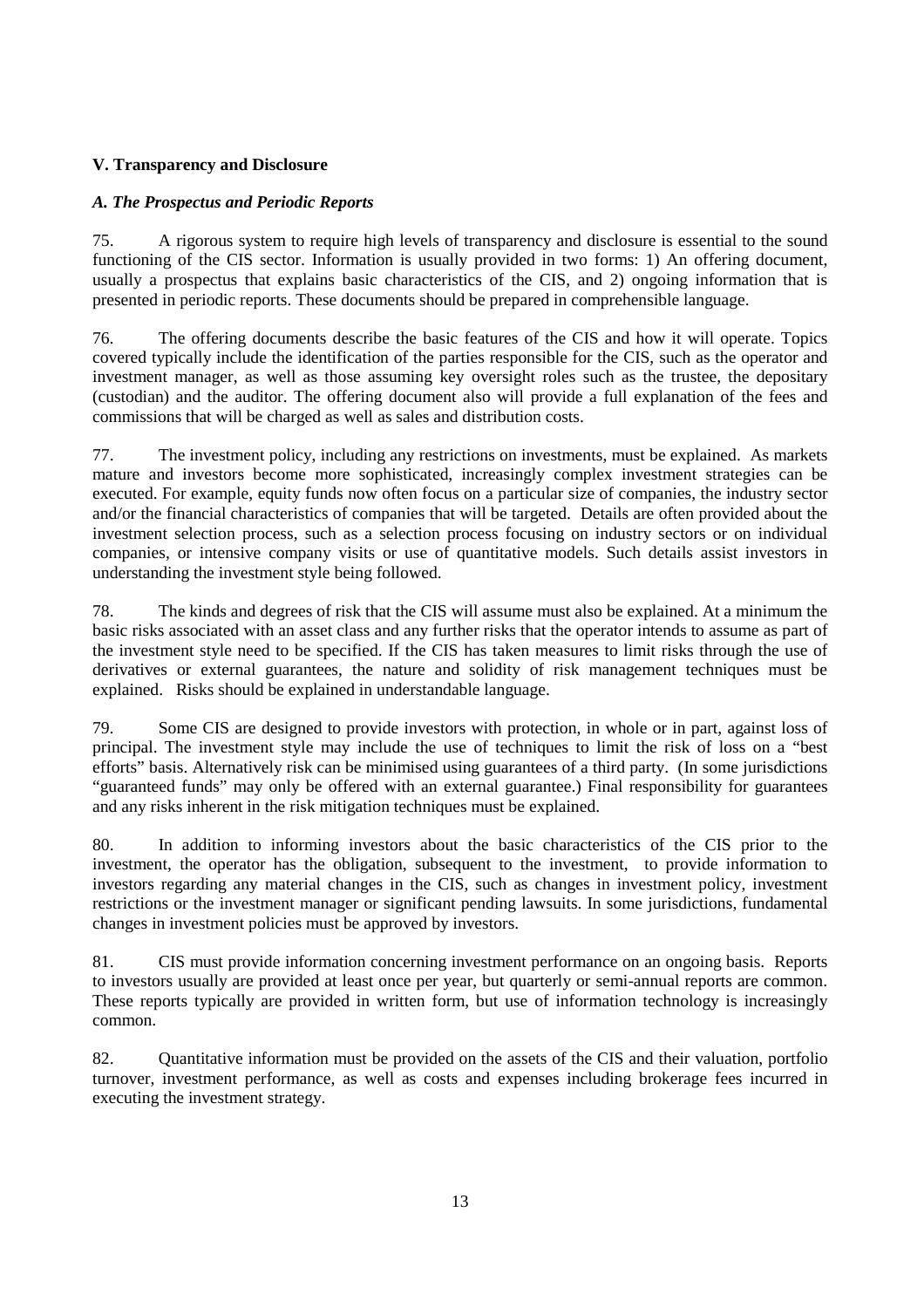83. In addition to simply providing numerical data on performance, CIS often voluntarily provide discussion explaining the factors that influenced fund performance, the views of the investment manager on the performance of the CIS and of the markets in which it invests and how the investment strategy is likely to evolve in the future. At least one report per year must include financial statements certified by an independent auditor.

84. In addition to information provided through periodic reports, CIS usually provide daily or weekly information on NAV that is disseminated electronically and/or through the financial or general press.

85. It is essential for investors to be able to compare costs and investment performance of competing CIS. Typically, performance will be measured in standardised time periods (such as one, three, and five years.) In some markets, it is standard practice to present data on performance compared to benchmark indices and versus peer groups pursuing the same investment style. This practice is to be encouraged. CIS should present data in forms that are comparable to those of other providers while the regulatory authorities, SROs and market competition should encourage standardisation in the presentation of costs, fees performance and risk/return data.

86. While it is recognised that all material information must be disclosed, in some jurisdictions, consensus is emerging that disclosed information was too voluminous and the style of presentation made the material difficult to understand. Thus in some jurisdictions a "simplified prospectus" is now favoured in order to make disclosed material more accessible to investors.

87. CIS have the obligation to inform investors about how ownership rights attached to assets in their portfolios will be used. Information about ownership rights are used can be useful in monitoring conflicts of interest. The main ownership rights are proxy voting rights, but CIS may also have other rights such as the right to participate actively in shareholder meetings or to become involved in legal actions involving portfolio companies. Some "active value" funds have an explicit policy of active engagement with management and boards of companies in their portfolios. Other CIS may engage in such actions on occasion.

88. In the past, CIS generally tended to see the exercise of ownership rights as a secondary issue and investor demand for such action has not been strong. However, many CIS have policies of voting their shares. This issue may well gain in importance with the rising interest in improving corporate governance practices and the growth in assets under management in the CIS sector. Thus, IOSCO has produced standards that specify that ownership rights are only to be exercised in the interests of investors and that all CIS operators should disclose their voting policies.

89. In some jurisdictions, the regulatory authority has already mandated considerable disclosure on the use of CIS ownership rights. Moreover, many CIS operators have voluntarily formulated "corporate governance" statements explaining how ownership rights in shares in which the CIS invests will be used. These statements are available in written form and/or are on the internet sites of the operator. Clearly, it is in the interests of investors to have as great transparency as possible in the use of ownership rights.

90. A distinction must be made between 1) mandatory disclosure, which occurs through the channels identified in the preceding paragraphs and 2) promotional material, which is designed to capture the attention of prospective investors in order to market a specific CIS. Promotional material may present information in less balanced and less rigorous ways than would be acceptable in the more formal channels of mandatory disclosure, but may not make false or misleading statements.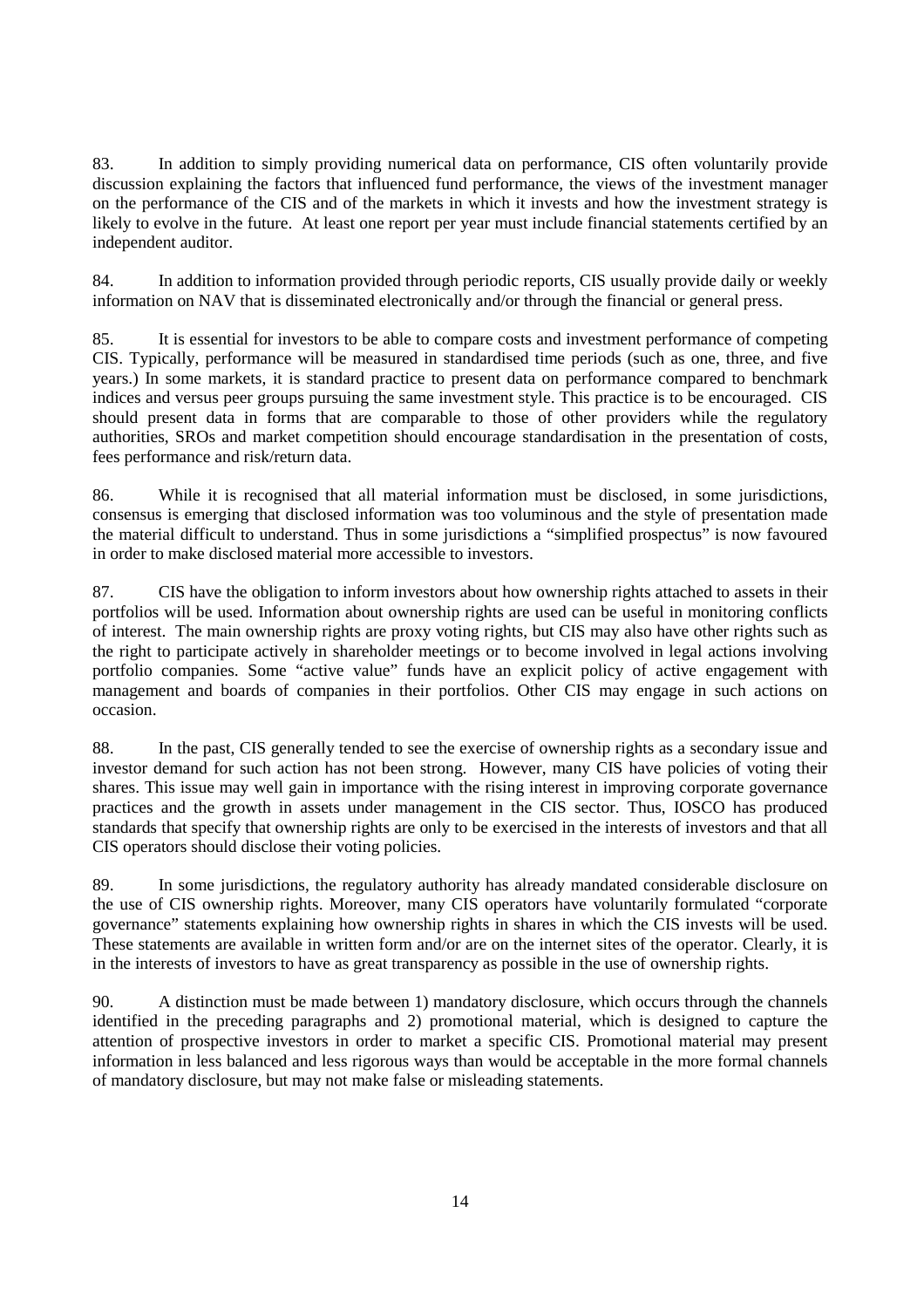91. Additionally, some CIS operators will provide investor informational material, such as investor newsletters, which may serve to inform and to educate the investor as well as to assist in marketing. Regulators and SROs have an interest in developing guidelines about acceptable use of promotional technique. In any event, promotional and informational material is subject to limitations in the assertions that may be made and must always stipulate that full description of the investment is found in the offering document.

#### **Conclusions**

92. The CIS has the obligation to provide investors with sufficient information to make informed decisions about investment in the CIS, both at the time of the initial investment and in subsequent updating reports to investors. The CIS is responsible for informing investors about the use of any ownership and control rights that the CIS may have in companies in which it invests.

#### *B. Fees, Commissions and Expenses*

93. One important area in which CIS operators as well as other parties, such as distributors and financial advisors, may use their information advantage to the detriment of investors is fees, commissions and costs. Fees and commissions may be charged in a wide variety of ways. Investors may not have the capability to determine whether fees are reasonable or to assess whether they are high relative to those of competitors, and it may not be obvious whether additional services offered by one provider are sufficient to justify higher fees. It is clear that fees and expenses affect total performance. Full and transparent disclosure and competitive pressure that restrain the level of fees and expenses are defining characteristics of a fair market.

94. In addition to the standard fees for operating the CIS and managing the portfolio, many CIS charge fees that vary according to the performance of the CIS. Some CIS also charge fees that are used to defray marketing costs. Some CIS are subject to sales fees at the time of sale and/or at the time of redemption. Fees are often divided by the operators among the operator, investment manager, service providers, distributors and investment counsellors. Often the distribution of fees is not explained in a transparent manner.

95. CIS incur expenses which are passed on to the final investors. Normally, investors will want to examine expenses carefully and compare expenses of competing CIS. The investor may conclude that higher expenses are justified by better services or investment results. A CIS may incur comparatively high expenses by inefficient operation. Alternatively a CIS may incur high expenses by dealing with affiliated service providers (e.g. brokers, advisers etc) at uncompetitive rates. The use of techniques such as "soft commissions," rebates and the sharing of fees among operators, managers and distributors all complicate the transparent presentation of costs and give rise to possible conflicts of interest.

96. The difficulties in identifying the full extent of fees commissions and expenses and in assessing the relative costs of competing CIS are magnified when information regarding fees and expenses is not presented in a uniform manner by competing CIS. Therefore it is good practice to promote standardisation in presentation.

97. The most desirable means to achieve an equitable fee structure is through strict disclosure standards and market discipline. In order for market discipline to be effective, strong disclosure requirements need to be imposed on CIS operators and parties involved in distribution while requiring the highest possible consistency in disclosure. Simultaneously, investor education and the financial press should sensitise investors to the need to monitor fees and expenses. Regulations normally specify the information that must be disclosed in the offering documents and periodic reporting and may set rules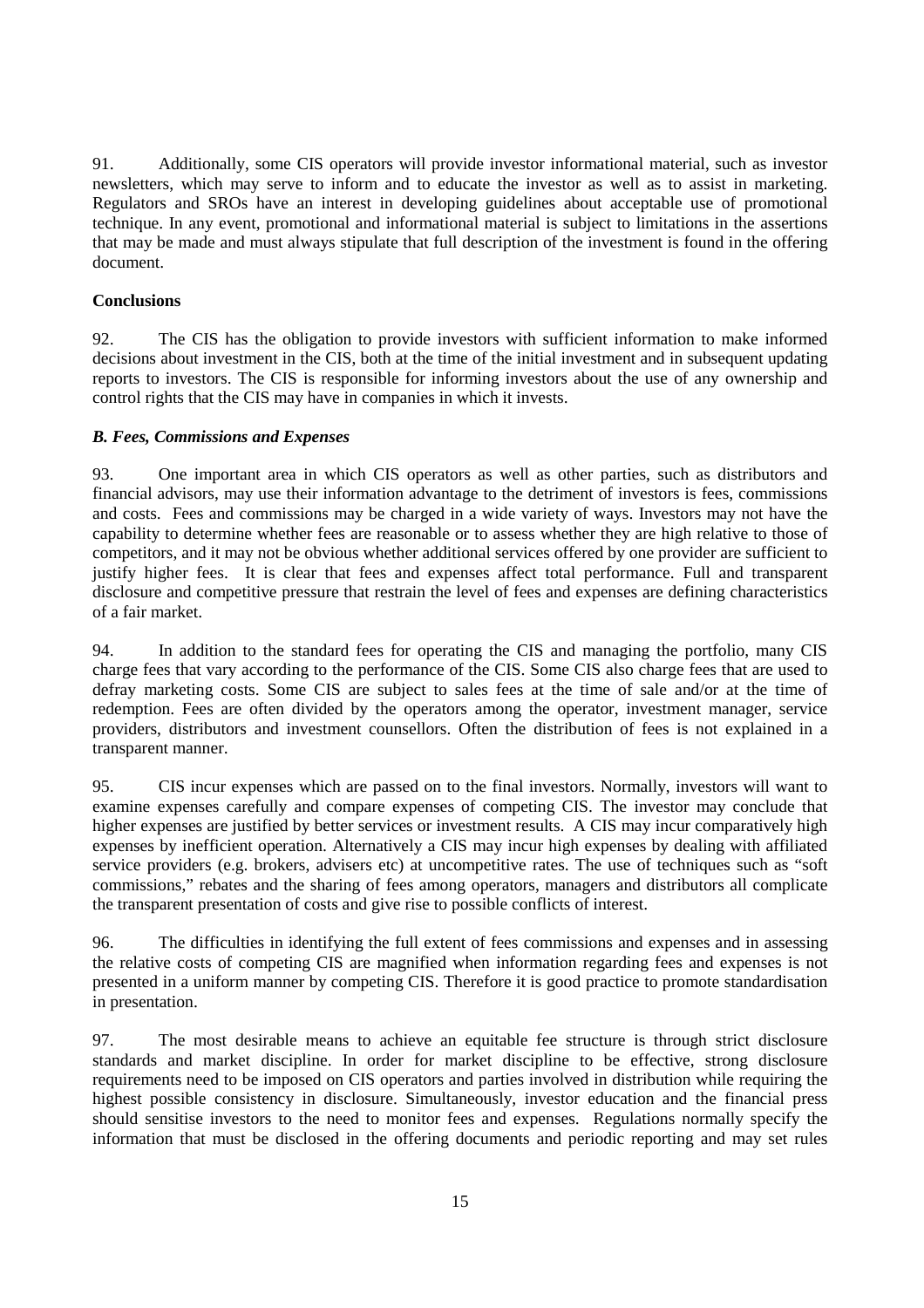regarding information provided in advertising and promotional material. It is desirable for efforts of the regulatory authority to be supplemented by the efforts of the CIS industry and SROs to set standards that encourage transparency and consistency. It is considered good practice for CIS to include a discussion of their fees structure, with a comparison to industry standards, in material that is disclosed to investors.

98. While market discipline is the preferred way of obtaining an equitable fee structure, in some cases the regulatory authority may decide that an official determination of some fees, the prohibition of certain fees or official ceilings on some charges are the only practical way of obtaining a fair fee structure or of removing conflicts of interest. In order to maintain a fair fee structure the authorities may also decide to limit or impose conditions on transactions between the CIS and its affiliates.

99. Regulatory practices, industry standards, policies of firms and market infrastructure should ensure a high degree of transparency concerning fees, commissions and costs. In some cases, the authorities may decide that direct regulation or limitation is necessary in order to achieve an equitable fee structure or to minimise conflicts of interest.

#### **Conclusion**

100. Regulatory practices, industry standards, policies of firms and market infrastructure should ensure a high degree of transparency concerning fees, commissions and costs. In some cases, the authorities may decide that direct regulation or limitation is necessary in order to achieve an equitable fee structure or to minimise conflicts of interest.

#### **VI. The Internal Governance of the CIS**

#### *A. Governance Structure*

101. As noted previously, CIS by their nature have complex structures. The investor may have direct contact with an intermediary such as a distributor or investment adviser rather than the operator. As a result, it may not immediately be clear with whom the investor has entered into an agreement to provide CIS services. Therefore, each CIS is expected to identify an entity with final accountability for the CIS in case of failure to execute the agreement as specified or in cases in which rules concerning the fair treatment of investors are not respected. The entity that is finally accountable for the CIS may delegate some functions of the CIS, but nevertheless remains accountable for any failure of any party to whom responsibilities are delegated to fulfil those responsibilities.

102. In most cases the entity with final accountability is the operator of the CIS. The board of the operator, meaning the board of directors in companies with single board structures or the supervisory board in case with two-tier boards, has final responsibility for assuring that adequate systems are in place and that the management of the operator is adequately monitored. In case of US mutual funds, where each fund is organised as a separate corporation, the board of directors of each fund has final accountability. In Australia, the CIS is required to designate a Responsible Entity for this purpose.

103. As regulated entities, CIS are subject to governance paradigms that differ somewhat from those of other companies. The operator offering the CIS to the public is usually organised in the corporate form. As in all corporations, one function of the governance system of the CIS operator, as elaborated in the OECD's Principles of Corporate Governance, is to monitor the management in order to protect the interests of the owners of the operator, and possibly the interests of recognised stakeholders. In addition, as a regulated entity, each CIS must construct and maintain systems to ensure that the CIS has operated in accordance with relevant laws, regulations, standards and policies while fulfilling its fiduciary and/or contractual obligations to its investors. In most cases the responsibility for observing that such standards have been respected is the board of the operator. In the case of US mutual funds, where the investors in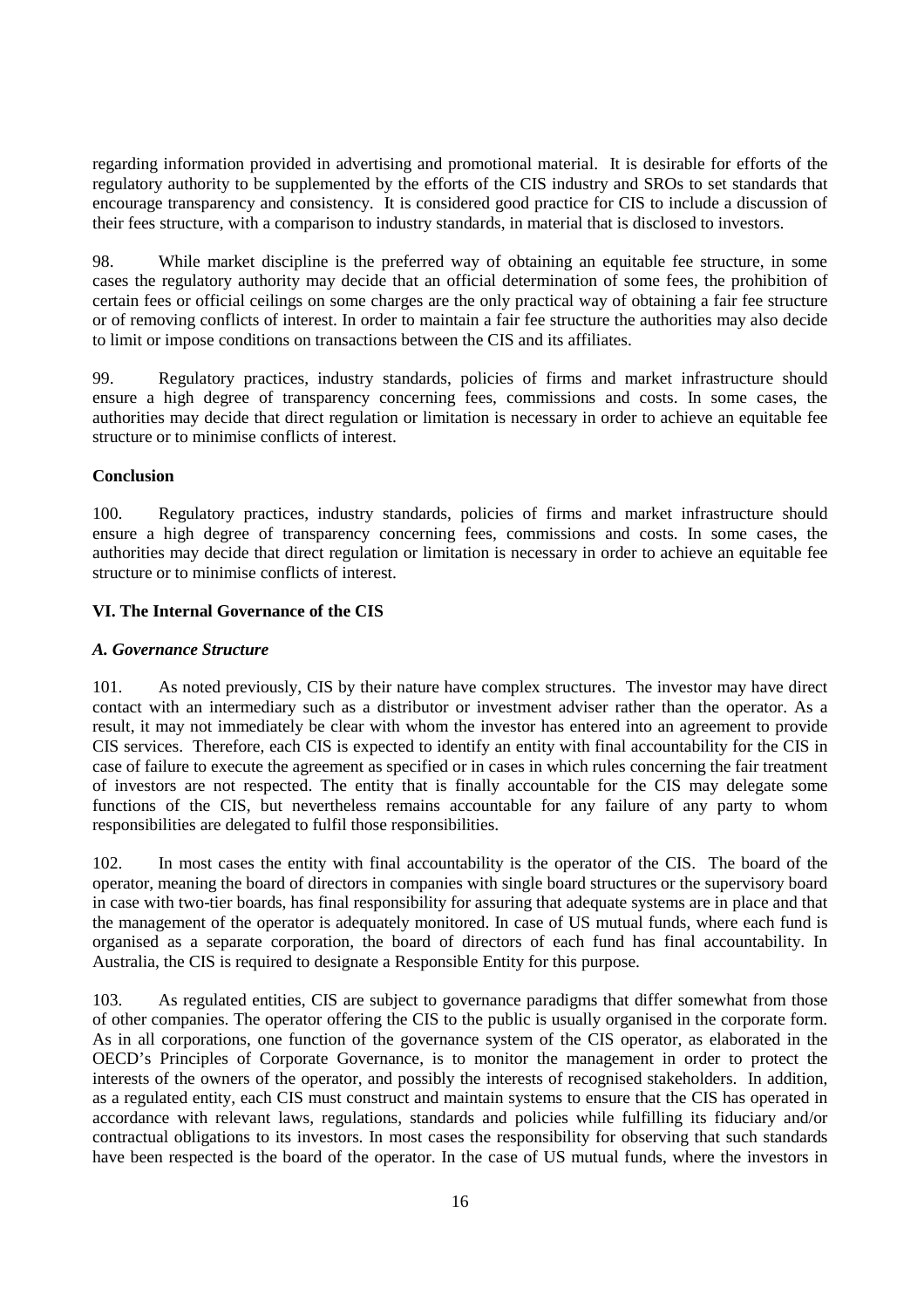each fund are the shareholders in the investment company, the board of each investment company has the responsibility to determine that the fiduciary duty to investors is observed.

104. The internal governance structure of the CIS is designed to monitor the management of the CIS with respect to 1) execution of investment policies and 2) protection of the interests of investors. The board of the entity with final accountability also has responsibility for selecting parties responsible for oversight functions, such as the depositary or custodian, the internal and external auditors and the compliance function.

105. The investment policy is specified in the offering documents of the CIS. For example, the CIS may invest in equities, fixed-income assets, money market assets, real property, some subsets of these categories (e.g. growth equities or investment grade bonds) or some combination of those assets.

106. The investment policy may indicate the degree of risk that will be assumed when executing the policy. The investment policy may set quantitative limits or guidelines for investments in certain categories of assets and may also prohibit or limit use of certain techniques or products, such as repurchase agreements, short sales or derivatives.

107. As markets mature, CIS operators tend to offer CIS with increasingly sophisticated investment styles. To execute the policy, an investment strategy is often used to guide investments for a particular period of time, such as a quarter or a year. The process of investment management usually entails periodic assessment of performance and modifications to the investment strategy. In many cases, all or part of this function is delegated to an investment manager, but the entity designated as having final accountability retains responsibility for assuring that investment policies are executed as well as for the performance of the investment manager.

108. In addition to maximising financial return to investors within the parameters stipulated by investment policies, some CIS may have investment policies that encompass ethical, social or environmental objectives. Even if it is not stipulated in the offering document, it is assumed that investment policies will observe all laws and regulations, including those pertaining to ethical, environmental and social matters. However, CIS may also pursue investment policies, as explained in their offering documents that go beyond the requirement to comply with laws. For example, investment policies may include screening practices to eliminate companies that pursue objectionable practices or actively seek companies pursuing desirable practices. A CIS with a social, environmental or ethical investment policy will frequently have a policy of actively using ownership rights, such as proxy voting, in support of that policy. The entity with final accountability is responsible for assuring that such policies are executed.

109. In addition to executing the investment policy, the governance system includes a set of mechanisms and procedures whereby both internal and external parties who are responsible are assigned tasks that assure that the CIS operates in accordance with laws, regulations, and the policies of the operator, that investors are accorded equitable treatment, that conflicts of interest are resolved and that the CIS operates in accord with high standards of integrity.

#### **Conclusion**

110. Each CIS should designate an entity that is accountable for the fulfilment of fiduciary or contractual obligations to investors and against whom redress may be sought. It is the responsibility of each CIS to maintain systems to ensure 1) that its stated investment policies are executed and 2) that the CIS respects norms and standards regarding the treatment of investors and minimises or resolves conflicts of interest between the investor and other interested parties.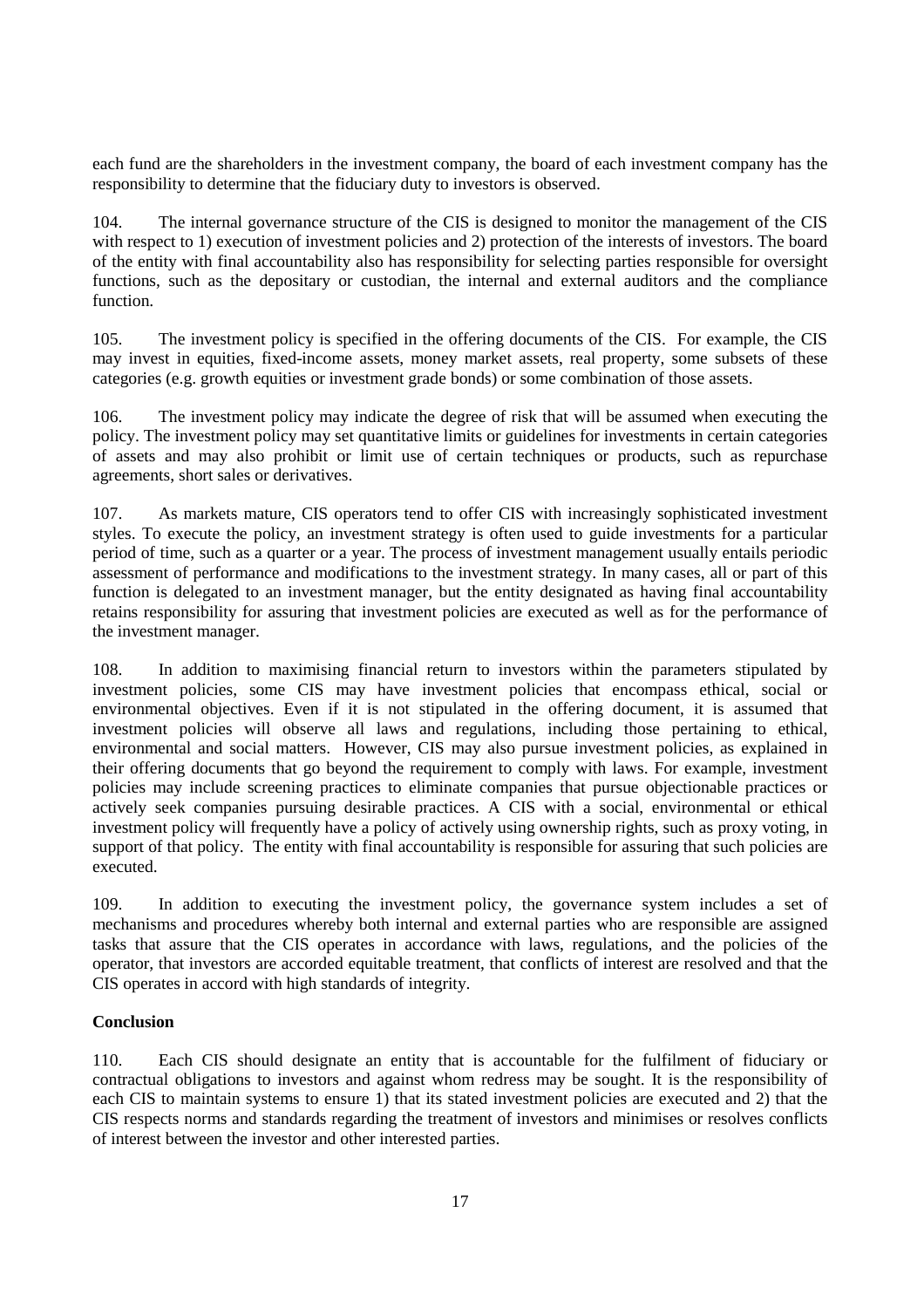## *B. Conflicts of Interest*

111. The laws of virtually all countries stipulate that CIS are exclusively to be operated in the interests of final investors. CIS operators are normally expected to compete by offering better performance and services as well as competitive costs. However, experience has shown that CIS are highly susceptible to conflicts of interest. The operators of CIS control large amounts of assets and have significant capability to control the information that is provided to investors. Many investors are individuals who have limited capability to monitor the performance of the CIS in detail. Therefore, the risk is present that some participants in the collective investment process will abuse agency relationships.

112. In the simplest case, without some safeguards, operators of a CIS could misrepresent the assets in the portfolio or the value of the portfolio or make false or misleading representations concerning the investment strategy that will be followed or the risks involved. Operators can promise exceptionally high rewards in order to attract new investors into the scheme. Prior to the introduction of adequate safeguards, there were numerous instances of abuses of this kind.

113. In addition to outright fraud, CIS could be used to provide benefits for those in an insider relationship with the CIS, such as an operator, investment manager, or distributor, at the expense of investors in the CIS. There are numerous possibilities for conflicts to interest in CIS<sup>5</sup>. The operator might seek to attract many investors into the fund, even if this should result in the fund becoming too large for efficient asset management. In executing the investment strategy, the investment manager might take excessive risk or may be excessively risk averse. The operator could manage the assets of the fund in such a way that it in effect tracks a benchmark index while applying charges for active management. In addition, the CIS could appoint directors, custodians or depositaries, who lack the requisite independence.

114. Additional potential conflicts of interest arise when CIS are affiliated with other financial institutions. Instead of operating the CIS to produce the best possible net return for final investors, they could operate it to generate revenue for affiliated companies and employees. The managers of the CIS could use the fund to support issues of securities underwritten by an affiliated organisation. The CIS might be used to purchase assets that could not be placed in a public offering. The fund managers could also direct securities trades to affiliated market intermediaries, rather than seeking best execution of orders. There is also the risk that the company will trade excessively in order to increase the commission income of affiliated market intermediaries (churning of portfolios). Failure to protect information about future trades from affiliated intermediaries can allow these intermediaries to "front run". In all of these cases, the investment manager could trade at prices or commissions that are inappropriate from the point of view of investors while allowing the operator or the affiliated intermediary to earn profit from an inside relationship. Since costs are directly incurred by the operator, which typically operates a large number of funds, and often shares facilities with other members of the financial group, equitable ways must be found to allocate expenses among CIS.

115. Other affiliated parties may be distributors or investment advisers who may be in a direct contractual relationship with investors. The CIS may be operated to generate fees for such intermediaries.

116. If CIS are affiliated with non-financial companies or industrial financial groups, they can be used as vehicles for financing affiliated companies or they can be used to manipulate securities markets for the benefit of those affiliates or to obtain strategic control of other companies.

117. OECD countries agree that well-defined legal and regulatory environments for CIS are needed order to address such conflicts of interests. Efforts on the official side are supplemented by practices of firms and industry groupings to develop standards and codes of conduct as well as enforcement mechanisms. It is the responsibility of each CIS operator to establish an internal governance regime, one of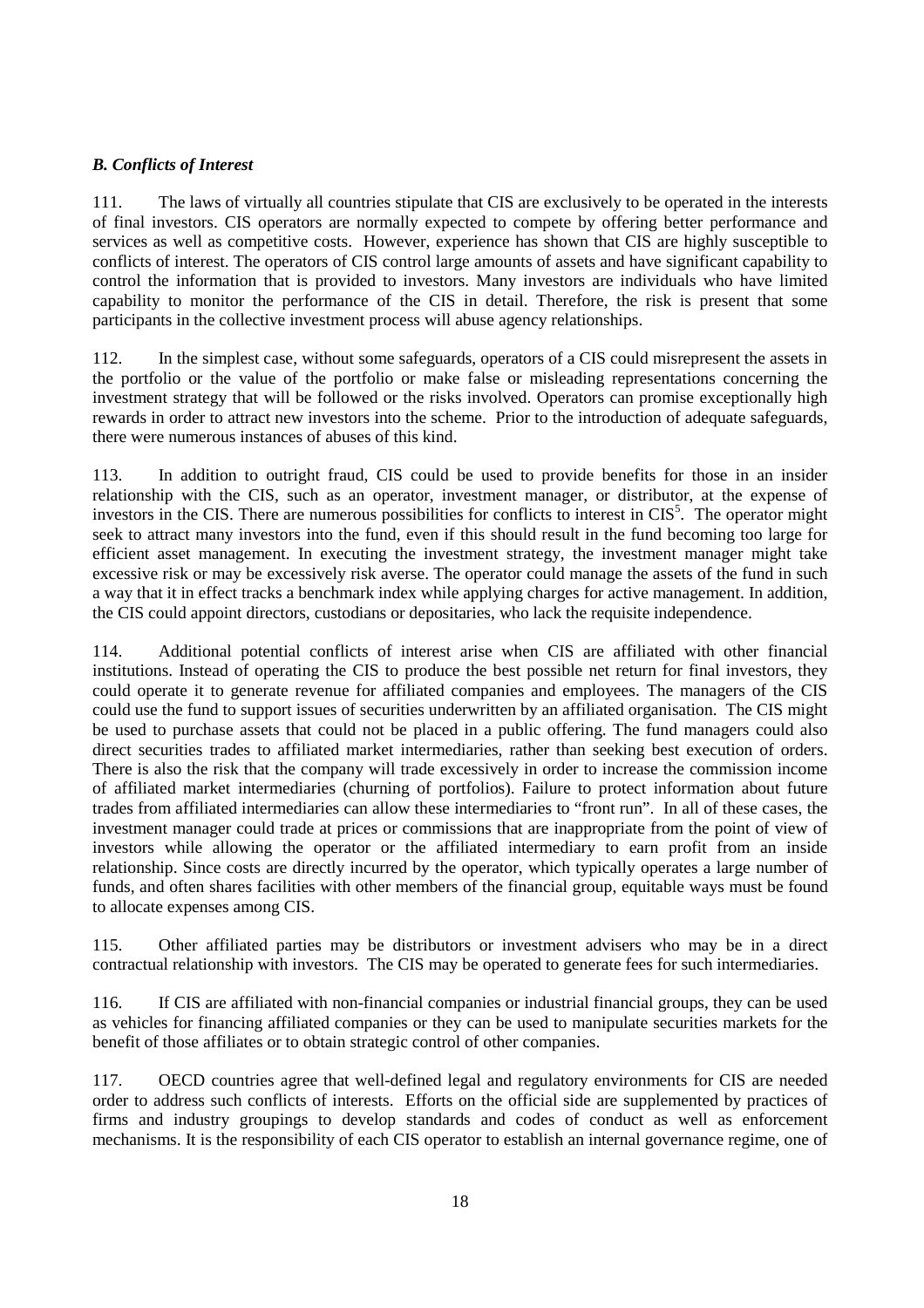whose major aims is to address such conflicts of interest and ensure that the CIS operates transparently in the interests of investors. The governance system should include salary and bonus systems that are compatible with the obligations of the operator toward investors. In appropriate cases the regulatory authority may need to intervene, so it should be provided with appropriate enforcement powers and sanctions to provide an effective deterrent.

#### **Conclusion**

118. The CIS must be managed exclusively for the benefit of the investors. The operators of the CIS should obtain from affiliated service providers terms no less favourable than those available from unaffiliated providers. Each CIS must develop internal mechanisms to resolve conflicts of interest.

#### *C. Custody and Valuation of Assets.*

119. In order to assure safe keeping of assets, the CIS usually is required to nominate an entity (usually known as a custodian or depositary) to hold the assets of the CIS and also performs certain operations such as maintaining records and effecting payments. This entity entrusted with custody of assets is required to be a separately incorporated entity from the parent company, but ownership linkages between the depositary and the parent company of the CIS are allowed in some jurisdictions. Typically, the CIS and the custodian or depositary enter into a contract that specifies the obligations the functions that the custodian or depositary will fulfil. The CIS is expected to select appropriate legal mechanisms to assure that the legal enforceability of the claims of investors on the assets of each CIS are as strong as possible. In particular the claim of the investor must be not be affected by the financial position of the operator or any another related party. The funds must be held exclusively for investment on behalf of the CIS investors.

120. The assets in the portfolio of the CIS are to be valued frequently. Most open-ended CIS in major markets are valued daily, but less frequent valuation may be permissible in cases where the assets lack liquidity. The operator specifies a technique that will be used consistently for valuing assets. For most publicly traded securities, the closing price on the recognised exchange of their primary listing is the most commonly used standard. Where assets are not traded frequently, alternative methods for valuing assets may be used. In all cases, valuation procedures must be consistent and must be transparent.

121. The entity is expected to maintain systems to discover pricing errors and to correct any errors promptly, including, as appropriate, compensating investors for losses caused by pricing errors from their own funds. The entity with final accountability for the CIS is responsible for assuring that the entity entrusted with custody performs all of these functions in accord with acceptable standards.

122. In some jurisdictions the depositary plays an important oversight role, especially those where no outside party, such as independent directors or a trustee bank, engage in such oversight. Oversight functions include verifying portfolio holdings and determining that investments and redemptions are effected at appropriate NAV. The depositary is also charged with assuring that NAV is calculated according to fund rules and that each transaction is consistent with laws, regulations and fund policies. Examples of the latter are the selection of securities for the investment portfolio and observance of investment limits or prohibitions. In some cases the depositary is charged with asserting the claims of investors against the investment manager where the duty of the investment manager to investors may have been breached. The depositary has the additional role of assuring that obvious potential conflicts of interest, particularly in dealing with intermediaries affiliated with the investment manager and arrangements for payments in "soft dollars" are known to the directors of the fund and determined to be in the interests of investors. The activities of the depositary are subject to scrutiny by the auditor.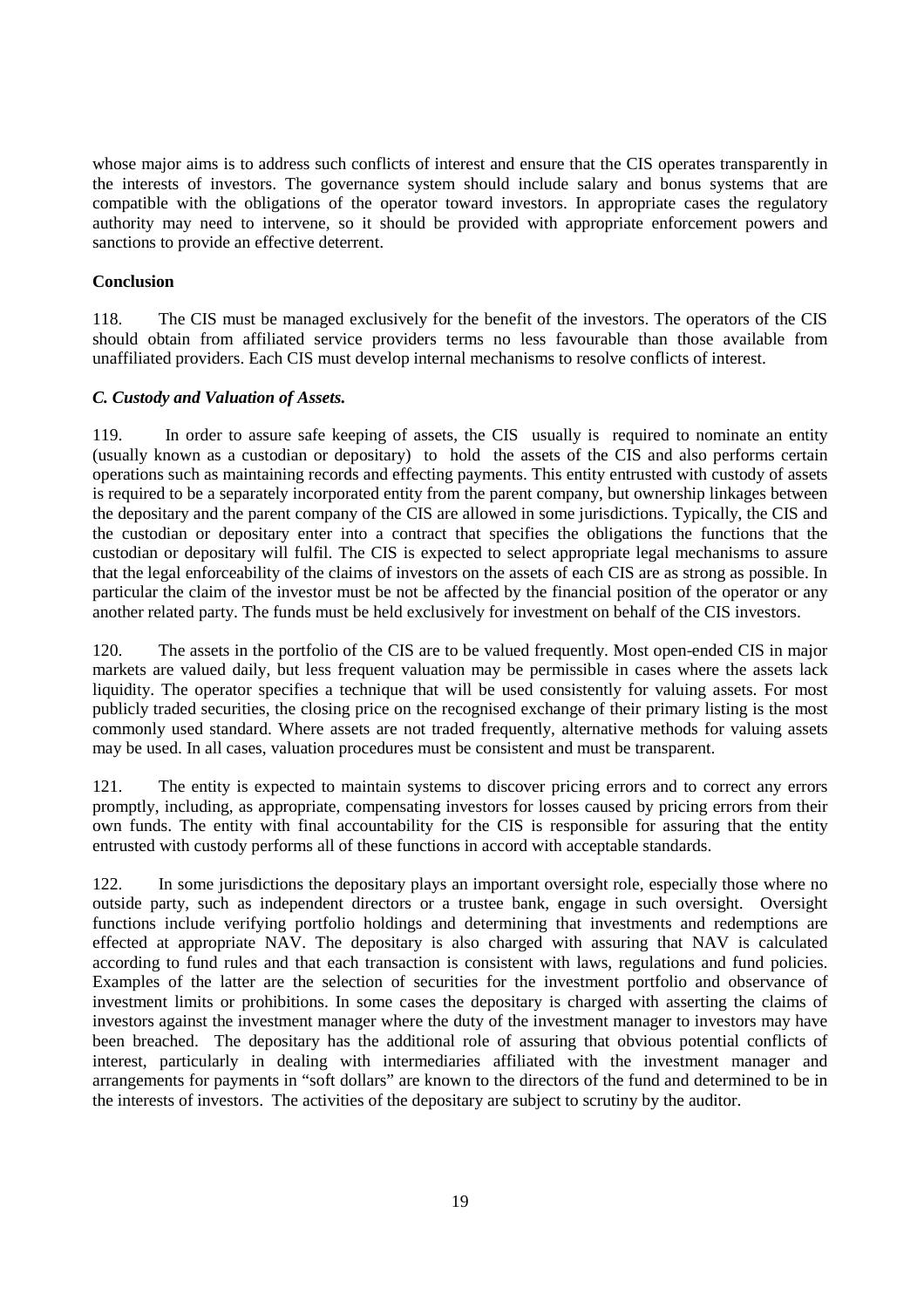## **Conclusion:**

123. The assets of each CIS must be segregated from the assets of all entities and held for the exclusive benefit of investors in the CIS. Each CIS should nominate an entity with responsibility for holding the assets of the CIS for the benefit of investors. Assets in the portfolio of the CIS should be valued regularly, using valuation practices consistent with official regulations and industry practice.

## *D. Internal Policies, Controls and Compliance*

124. In order for the CIS to function with integrity, it is essential to devote significant resources to the compliance function. The entity with final accountability for the CIS has the mission to make sure that policies are developed to ensure compliance with rules and those in responsible position for the CIS, or the agents of the CIS, carry out their tasks in conformity with standards of integrity. In addition to monitoring the CIS and its affiliates, the compliance function also monitors third-party agents and service providers to whom the CIS has delegated key functions.

125. Some countries' regulations require the naming of a compliance officer and/or the elaboration of a compliance plan. Official regulations or industry standards sometimes require that the compliance function be separated from the management of the CIS operator and report directly to the board of directors of the operator or to the trustee. In other cases the compliance function may report to the management. Sometimes, the regulations stipulate in detail the requirements for monitoring. In other cases, the regulations simply state that CIS operators must have adequate systems to comply with relevant rules and policies while industry best practice determines the actual scope of compliance activity. In Australia for example, the CIS operator is mandated to submit a full compliance plan to the regulatory authority who in turn determines whether the plan is adequate.

126. The compliance function is responsible for ensuring that official regulations, industry practices and company policies are adequately reflected in written company policies. The compliance function spells out the obligations of all staff members and ensures that all staff or others who may act as agents for the CIS (including sales intermediaries to the extent practicable) are provided with policies in written form and receive training that explains how to carry out their obligations. Effective compliance seeks to assure that incentives to contravene rules or practices are minimised. The compliance function systematically monitors the activities of all persons acting on behalf of the CIS in order to ensure compliance with policies. Compliance officers should be available to resolve doubtful cases.

127. The compliance function maintains contact with other parties that maintain oversight responsibility such as the depositary, the auditors, and where relevant independent directors and trustees. The compliance function is frequently the first place to which investor complaints are referred for investigation and may be assigned some responsibilities in investigating investor complaints. The compliance function also maintains contacts with the regularly authority. In some jurisdictions, there is a requirement for material breaches of the law or regulations to be reported to the regulatory authority.

128. The compliance function (or senior compliance officer) regularly advises senior management, the board of directors (or the supervisory board) of the operator or the board of directors of mutual funds of any serious lapses in compliance. When such problems are identified, the compliance function assists in formulating a plan of corrective action. In some jurisdictions, an internal auditor monitors the reports and statements of the CIS.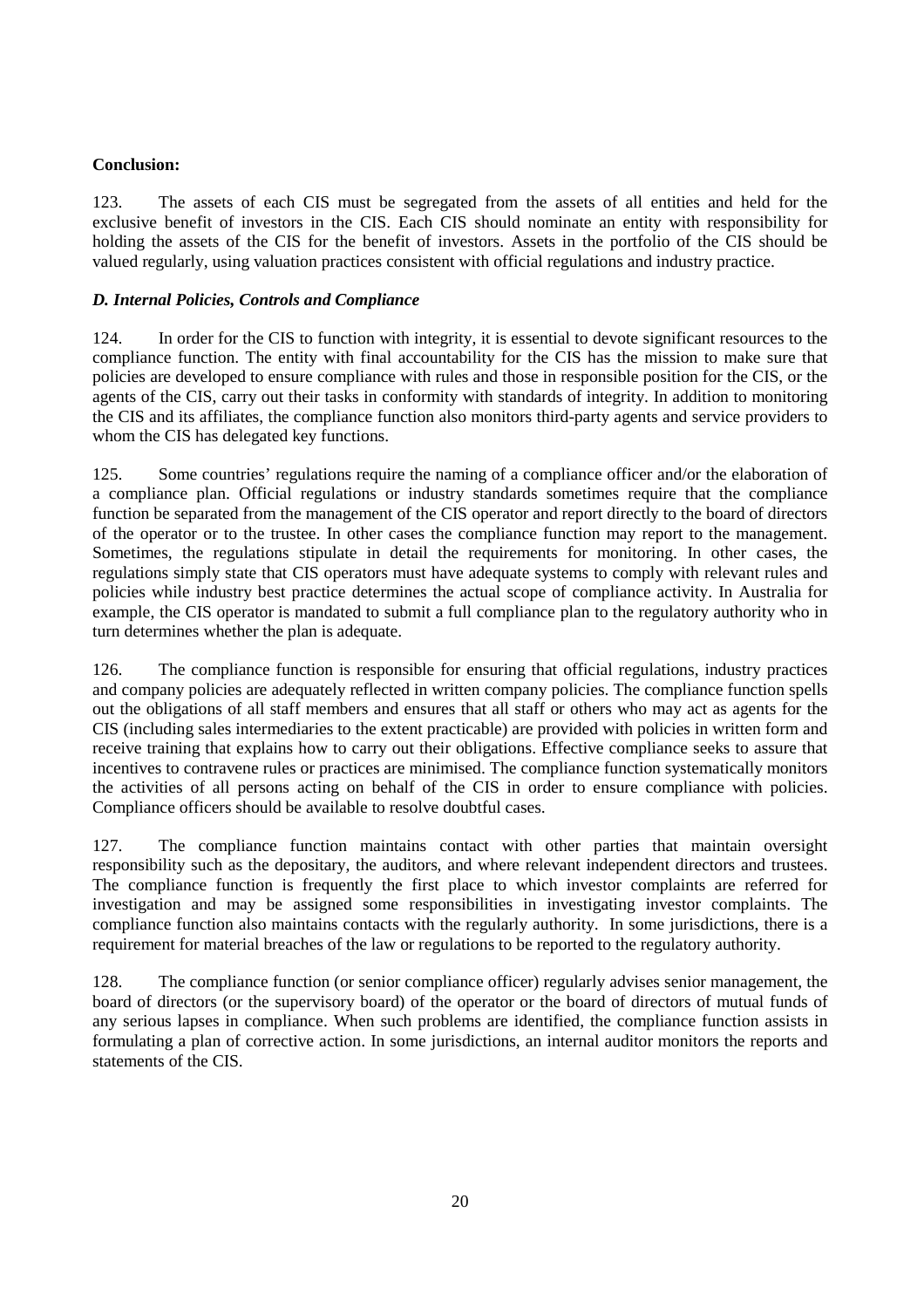## **Conclusion**

129. Internal policies should be instituted to ensure that actions of the CIS and of external parties acting as their agents are consistent with relevant laws and regulations, accepted industry practices and company policies. The entity that is designated as accountable for CIS performance should determine that these systems are adequate.

## *E. Independent Review*

130. In advanced markets, it is required to designate parties that are capable of exercising independent judgement to ensure that the management of the CIS observes all laws, rules and standards of integrity. Two dimensions of the concept of independence that are worth mentioning: 1) sufficient independence from the management of the operator to be able to engage in effective monitoring, which is an accepted standard everywhere and 2) independence from all parties having any ownership, control or other business relationships with the operator, which is an additional requirement in some jurisdictions.

131. The entity with final accountability for the CIS plays a pivotal role in the review process. This entity selects those responsible for key oversight roles and is responsible to the regulatory authority for the adequacy of compliance systems. Using these systems on an ongoing basis, the entity ascertains whether laws, regulations and policies have been followed. In assessing whether standards of integrity have been met, the board will typically rely on information provided by entities such as the investment manager, the depositary/custodian, the trustee, the auditor and the internal compliance function as well as the regulatory authority. The entity is responsible for taking adequate action to rectify any shortcomings identified by these parties

132. As noted above in some systems the depositary performs certain key functions of independent review.

133. In some cases, there is no requirement for additional layers of review. For example, the EU's UCITS Directives impose no requirement for further review. (However, in EU countries the depositary has very strong oversight powers and some EU members make provision for further review by outside parties.) In many jurisdictions, the board must be independent of the management of the CIS but may have links to affiliated companies. In cases where the final authority for monitoring for standards of integrity rests solely with the board of the operator, it is essential to erect very robust internal safeguards to address conflicts of interest and prevent the abuse of insider positions. This obligation is particularly strong when the board members have links to affiliated companies and/or when an affiliated company acts as depositary.

134. Some OECD countries have somewhat different systems for review or have determined that it is advisable to designate other parties who are responsible for providing additional layers of review. Furthermore, in some cases, the additional criterion of independence from links to affiliated companies is imposed. The exact parties that are entrusted with this function differ among jurisdictions. In the United States, the practice of requiring a separate board of directors with independent directors for each mutual fund is an integral part of the governance system. Under this system independent directors must constitute a specific minimum share of total directors in all mutual funds. (At the same time, employees of the operator may serve as directors.) <sup>6</sup>In Australia, it is stipulated that when independent directors do not constitute a majority of directors of a CIS, additional safeguards must be enforced. In jurisdictions where the trust form of CIS is used, the trustee, usually a bank authorised to perform trustee functions, fulfils a role of independent monitoring of certain activities, notes all breaches of compliance and requires corrective action. When such action is not taken, the trustee contacts the board of the operator and/or the regulatory authorities.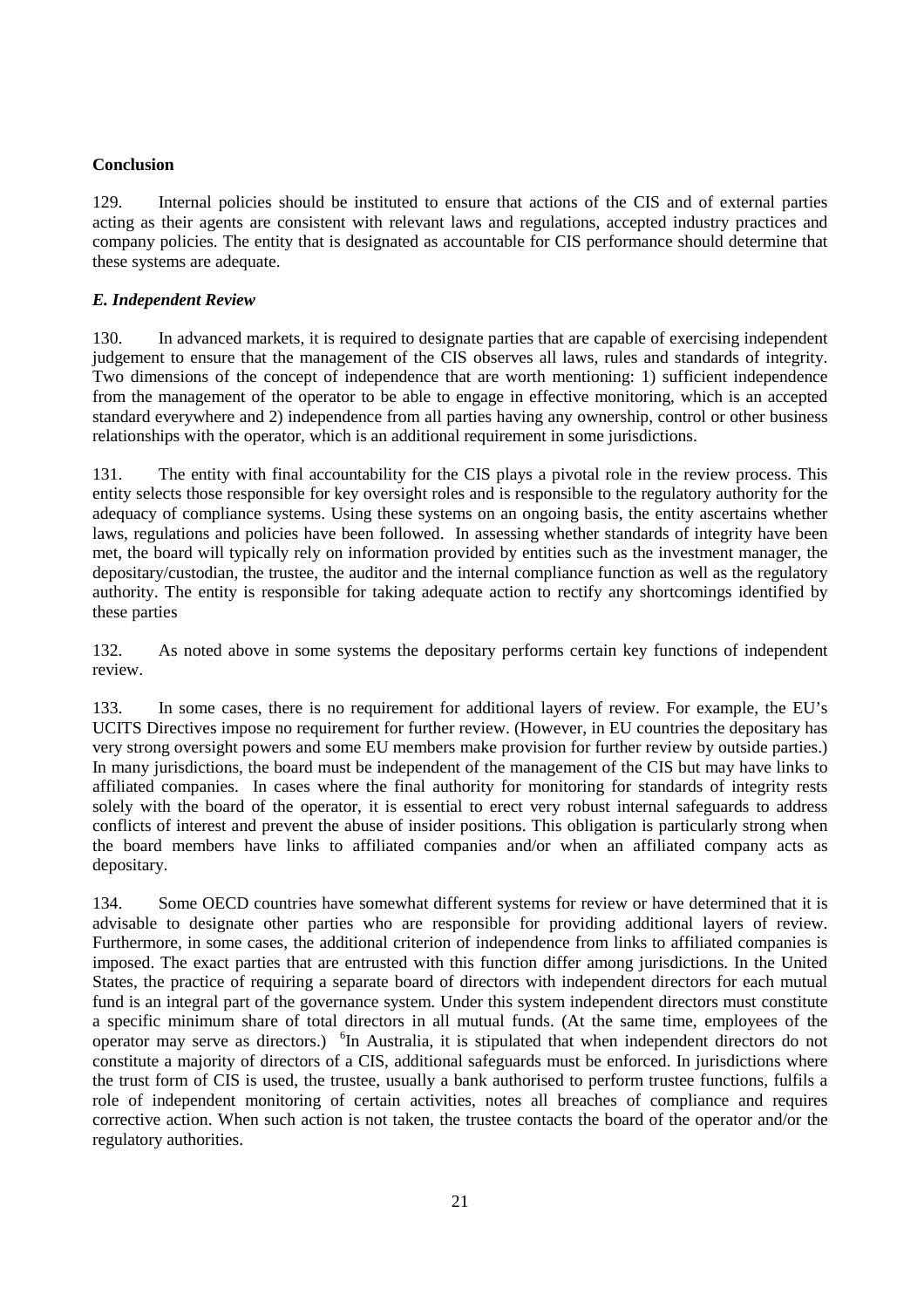135. The precise criteria for independence from connections to the operator differ among jurisdictions. It is accepted that no employee of any company affiliated with the operator through ownership linkages or as a service provider is eligible to serve as an independent director. In most cases, additional criteria are imposed. In the case of trusts, the trustee bank must be entirely independent of ownership linkages to the operator.

136. In some cases the process of independent review is only designed to assure compliance with regulations and avoidance of conflicts of interest. In other cases, broader review powers are granted and/or the independent directors are specifically mandated to represent the interests of final investors. For example in the United States, mutual fund independent directors are expected to review the contract with the investment adviser and other service providers and to determine whether their performance has been adequate. The directors of the fund are also charged with reviewing the contracts of the investment adviser and other service providers, and for determining that the structure and levels of fees and expenses are compatible with the interests of investors.

137. A variety of individuals is expected to exercise oversight inside CIS. These persons include the investment managers, the compliance departments, and the boards of CIS operators and directors of mutual funds. While these individuals may operate under a general injunction to act solely in the interests of investors, the actual implementation of that mandate may not be entirely clear. It should be recognised that those who are expected to exercise oversight often have extensive links to the operator and/or financial companies closely allied to the operators. As a result, the regulatory authorities as well as industry associations, SROs and firms have an interest in translating the general mandate to act in the interests of investors into specific guidelines for those in oversight roles so as to minimise ambiguity. Additionally, it is an important task to make sure that those in such positions have the necessary independence to exercise such functions effectively as well as the incentives to act independently.

#### **Conclusion**

138. The internal governance system of each CIS should provide for review by an entity that is independent of the management of the operator to determine that investor protection standards are observed and that conflicts of interest are resolved without prejudice to investors. All information necessary to fulfil this function should be made available to those performing independent review. Procedures for the selection, remuneration and motivation of those persons or entities exercising independent review should be consistent with the objective of their acting in the interests of investors and independently of management. Those who are designated to exercise oversight roles in CIS should have the appropriate training and guidance concerning standards of integrity.